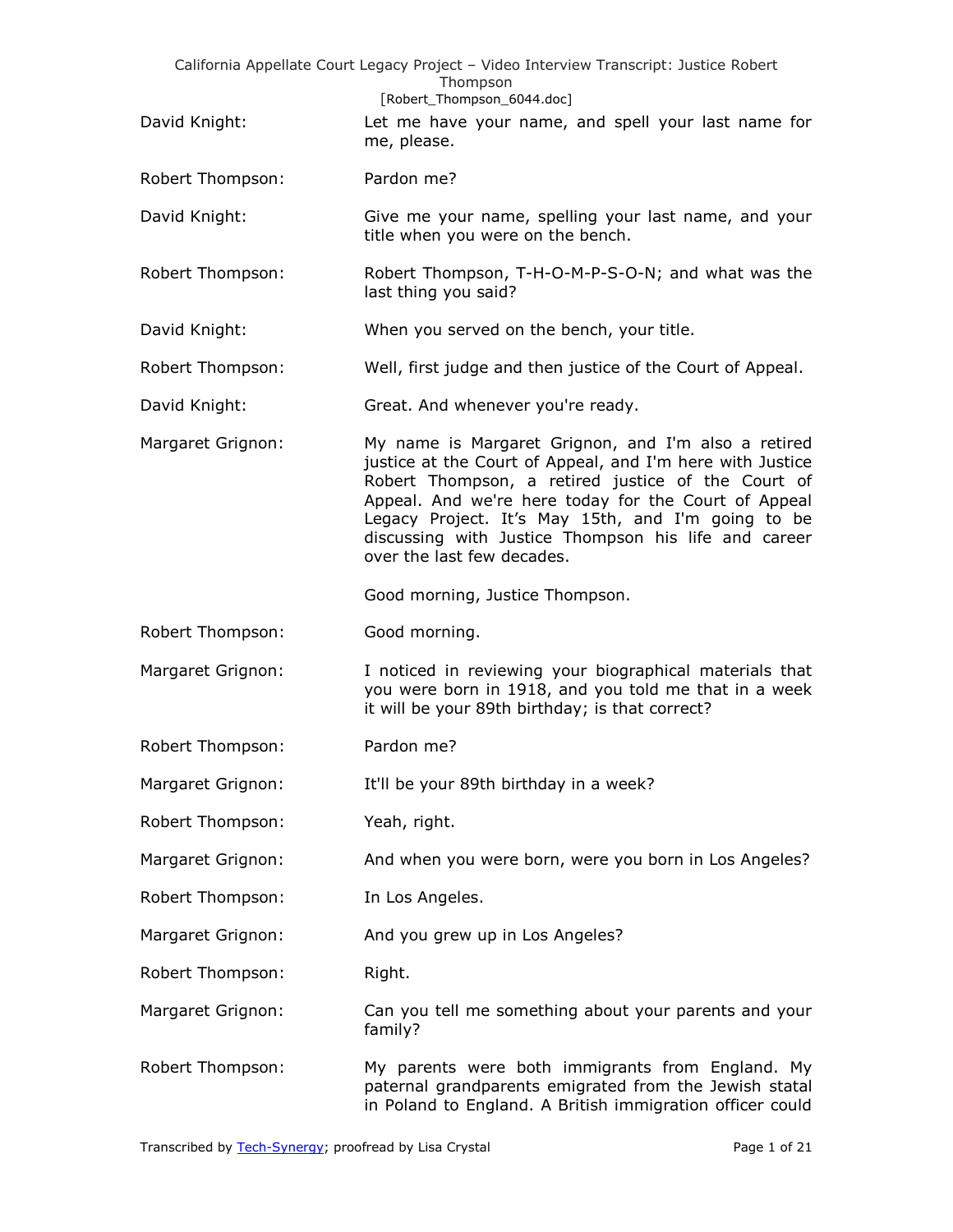California Appellate Court Legacy Project – Video Interview Transcript: Justice Robert Thompson [Robert Thompson 6044.doc] not recognize the pronunciation of the name and assigned the name Thompson to them. My maternal grandparents were from England. They and their children, who were my parents, emigrated from England to the United States. Margaret Grignon: And they ended up in Los Angeles somehow. Robert Thompson: Eventually ended up in Los Angeles. Margaret Grignon: And what kind of work did your father do? Robert Thompson: My father was an accountant. When he first moved here he had an accounting job at Title Insurance and Trust Company, attended Southwestern University night school, and eventually acquired his CPA and opened his own accounting firm. My mother was a housewife. Margaret Grignon: And did you have brothers and sisters? Robert Thompson: Pardon? Margaret Grignon: Did you have brothers and sisters? Robert Thompson: No, I was an only child. Margaret Grignon: When you were growing up, how did you decide you wanted to be a lawyer? Robert Thompson: Pardon? Margaret Grignon: How did you decide you wanted to be a lawyer? Robert Thompson: Hard to say. I think partly my father was a frustrated lawyer, and I think that rubbed off on me. When I graduated from high school, I enrolled at USC in a combined program that treated the fourth year of undergraduate school as the first year in law school. So I was three years in undergraduate school, first year in law school, then got my bachelor of science in business administration. Margaret Grignon: I noticed that you had only gone to law school for two years, and I was wondering how you had accomplished that. *[laughing]* Robert Thompson: *[Laughing]* Right. Margaret Grignon: So you went to USC, is that correct? Robert Thompson: Right.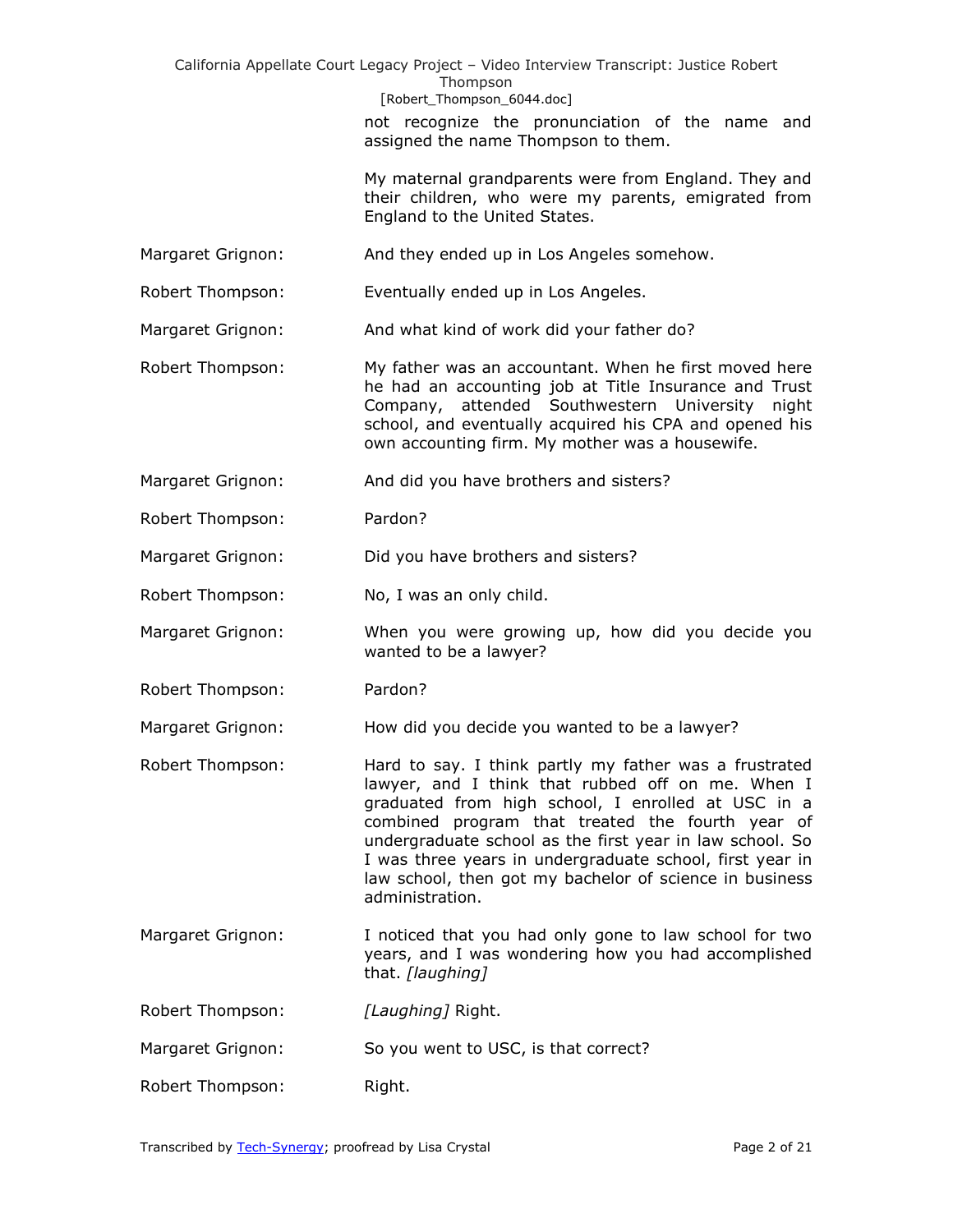|                                 | California Appellate Court Legacy Project - Video Interview Transcript: Justice Robert<br>Thompson<br>[Robert_Thompson_6044.doc]                                                                                                                                                                                                                                                     |
|---------------------------------|--------------------------------------------------------------------------------------------------------------------------------------------------------------------------------------------------------------------------------------------------------------------------------------------------------------------------------------------------------------------------------------|
| Margaret Grignon:               | And how did you pick USC out of all the other schools?                                                                                                                                                                                                                                                                                                                               |
| Robert Thompson:                | Hard to say. I think probably because of the football<br>team. [laughing]                                                                                                                                                                                                                                                                                                            |
| Margaret Grignon:               | It was good even then, huh?                                                                                                                                                                                                                                                                                                                                                          |
| Robert Thompson:                | Right.                                                                                                                                                                                                                                                                                                                                                                               |
| Margaret Grignon:               | When you graduated from law school in 1942, you didn't<br>take the bar then?                                                                                                                                                                                                                                                                                                         |
| Robert Thompson:                | No. I left law school in the spring of 1942. I had tried to<br>enlist immediately after Pearl Harbor. I was rejected for<br>poor eyesight, because I'm effectively blind in one eye.                                                                                                                                                                                                 |
|                                 | Eventually, those restrictions were lifted so that I think<br>about in April or May I enlisted and then was graduated<br>that year.                                                                                                                                                                                                                                                  |
| Margaret Grignon:               | And you were a captain in the Army?                                                                                                                                                                                                                                                                                                                                                  |
| Robert Thompson:                | Eventually.                                                                                                                                                                                                                                                                                                                                                                          |
| Margaret Grignon:               | You didn't start out as a captain. [laughing]                                                                                                                                                                                                                                                                                                                                        |
| Robert Thompson:                | I started out as a private.                                                                                                                                                                                                                                                                                                                                                          |
| Margaret Grignon:<br>(00:05:00) | And where were you assigned in the Army?                                                                                                                                                                                                                                                                                                                                             |
| Robert Thompson:                | Almost exclusively in the United States. I started as an<br>enlisted man; ended up of all things, correctly, as a law<br>clerk in a regional legal office of the Air Force; went off<br>to candidate school, graduated from Officer Candidate<br>School as a lieutenant and ended up again as a legal<br>officer. At this time, almost all this is at San Antonio at<br>Kelly Field. |
| Margaret Grignon:               | And when you left the Army, you came back to Los<br>Angeles?                                                                                                                                                                                                                                                                                                                         |
| Robert Thompson:                | I left the Army, came back to Los Angeles. Never took<br>the bar exam.                                                                                                                                                                                                                                                                                                               |
| Margaret Grignon:               | You didn't?                                                                                                                                                                                                                                                                                                                                                                          |
| Robert Thompson:                | Because the Legislature, populated by a lot of ex-<br>military, passed a statute that if one's law-school career<br>was interrupted by the war and then service, then they<br>were admitted to the bar without the exam.                                                                                                                                                             |
| Margaret Grignon:               | That's very interesting, I'd never heard that before.                                                                                                                                                                                                                                                                                                                                |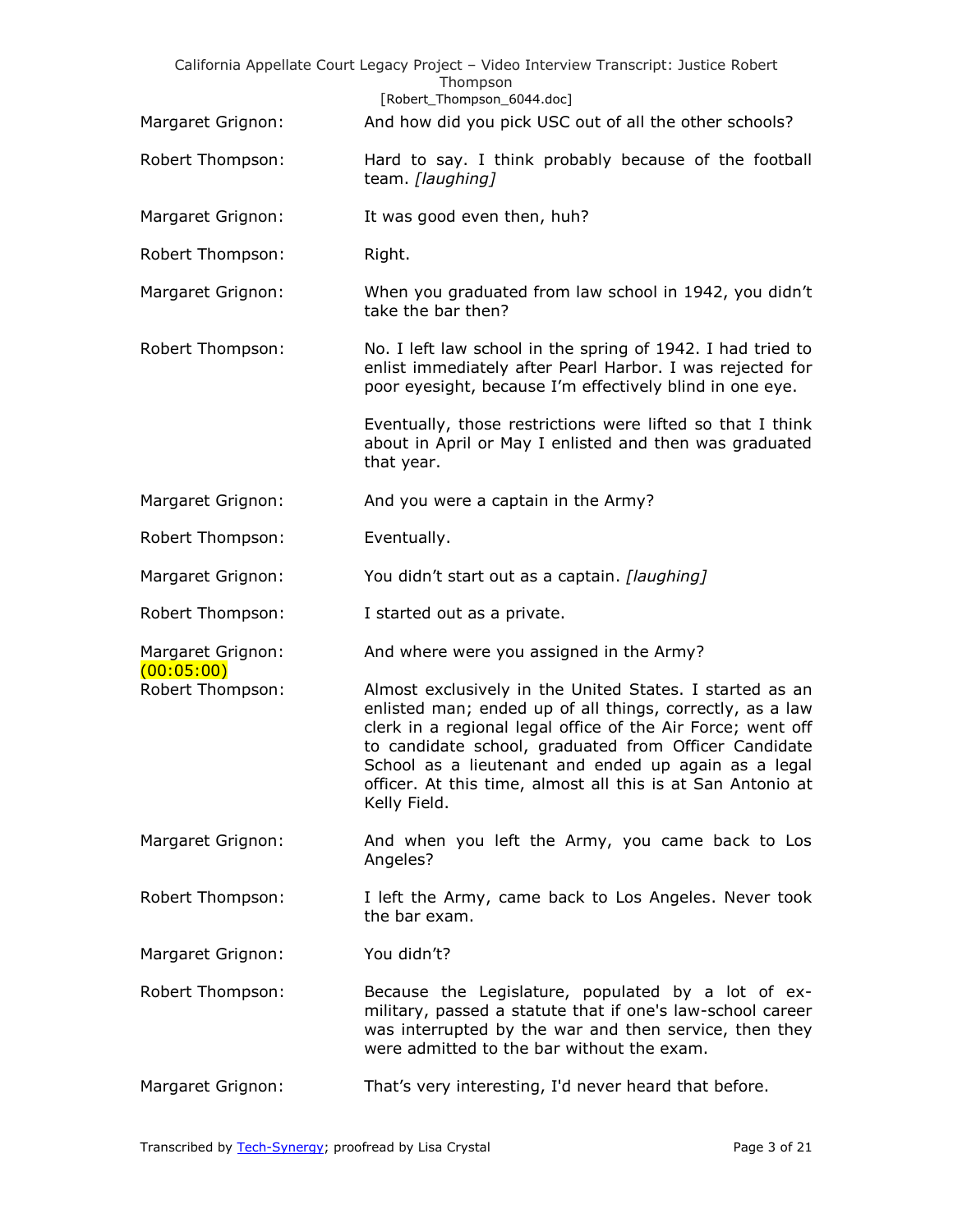|                   | California Appellate Court Legacy Project - Video Interview Transcript: Justice Robert<br>Thompson<br>[Robert_Thompson_6044.doc]                                                                                                                                                                                                                                                                                                                                                                                                                                                                           |
|-------------------|------------------------------------------------------------------------------------------------------------------------------------------------------------------------------------------------------------------------------------------------------------------------------------------------------------------------------------------------------------------------------------------------------------------------------------------------------------------------------------------------------------------------------------------------------------------------------------------------------------|
| Robert Thompson:  | Yes.                                                                                                                                                                                                                                                                                                                                                                                                                                                                                                                                                                                                       |
| Margaret Grignon: | How long did that go? How many years did that happen?                                                                                                                                                                                                                                                                                                                                                                                                                                                                                                                                                      |
| Robert Thompson:  | Well, until those people that had been in law school and<br>had their career interrupted by service had eventually<br>graduated and become lawyers.                                                                                                                                                                                                                                                                                                                                                                                                                                                        |
| Margaret Grignon: | Now, before you went in the Army, you married Betty,<br>married your wife. Was that before you went in the<br>Army?                                                                                                                                                                                                                                                                                                                                                                                                                                                                                        |
| Robert Thompson:  | Yes. I met my wife when was I was a first-year law<br>student and she was a freshman, and we courted for the<br>three years I was in law school. We were married after I<br>successfully enlisted in the two-week period before I<br>reported for duty.                                                                                                                                                                                                                                                                                                                                                    |
| Margaret Grignon: | And what did she do while you were in the Army?                                                                                                                                                                                                                                                                                                                                                                                                                                                                                                                                                            |
| Robert Thompson:  | Well, she went back to school for part of the time and<br>then eventually was able to join me when I was at Kelly<br>Field.                                                                                                                                                                                                                                                                                                                                                                                                                                                                                |
| Margaret Grignon: | When you came back and were admitted to the bar, was<br>your first job with the Nossaman law firm?                                                                                                                                                                                                                                                                                                                                                                                                                                                                                                         |
| Robert Thompson:  | No, my first job was starting out joining Clifford<br>Royston, a law-school classmate. We opened a small<br>office, got space from my father's accounting firm and<br>paid our rent by doing research for them, and that firm<br>gradually grew. Eventually Conrad Moss, another USC<br>graduate, joined and it was Thompson, Royston & Moss.<br>Royston had to leave the practice for the kind of<br>disability that kept him out of the Army in the first place,<br>and eventually the firm grew, took in a young associate,<br>an ex-first-year associate from O'Melveny & Myers<br>named Dick Reardon. |
| Margaret Grignon: | [Laughing] Boy, is that history. Dick Reardon.                                                                                                                                                                                                                                                                                                                                                                                                                                                                                                                                                             |
| Robert Thompson:  | And the firm grew until we finally occupied the top floor<br>of a medium-sized office building at Wilshire and Grand,<br>a savings and loan.                                                                                                                                                                                                                                                                                                                                                                                                                                                               |
|                   | I took one year off to join another classmate, Laughlin<br>Waters, who was the new U.S. Attorney in the<br>Eisenhower administration; became his chief assistant<br>when he reorganized the office; went back to the firm<br>when there was a Democratic administration. When<br>Waters was out, he joined the firm. And he also was a<br>USC graduate. What we lacked-we were all young                                                                                                                                                                                                                   |

about in the same period—we needed an eminence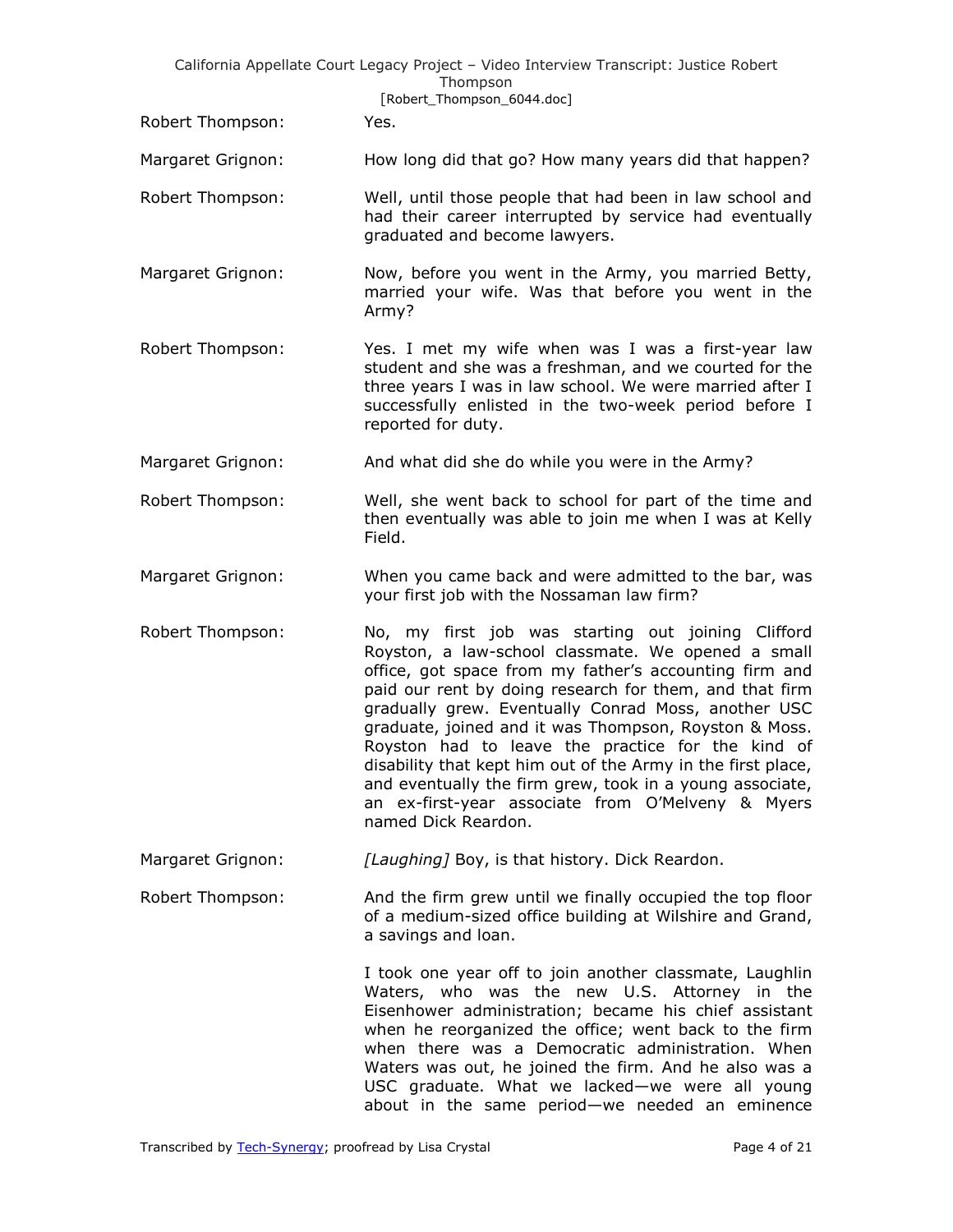|                                | California Appellate Court Legacy Project - Video Interview Transcript: Justice Robert<br>Thompson<br>[Robert_Thompson_6044.doc]                                                                                                                                                                                        |
|--------------------------------|-------------------------------------------------------------------------------------------------------------------------------------------------------------------------------------------------------------------------------------------------------------------------------------------------------------------------|
|                                | grise. well, Walter Nossaman had lost his partner to a<br>heart attack. So we knew Walter quite well, all of us; he<br>was a nationally recognized authority in trusts and<br>estates. So he came over, bringing three associates with<br>him, and then the firm name then became Nossaman,<br>Thompson, Waters & Moss. |
| Margaret Grignon:              | So it was really your firm; he joined your firm then.                                                                                                                                                                                                                                                                   |
| Robert Thompson:               | Well, we joined each other; but we were much the larger<br>firm at the time.                                                                                                                                                                                                                                            |
| Margaret Grignon:              | Huh. And were you always a tax lawyer, or did you have<br>a broader practice in the beginning?                                                                                                                                                                                                                          |
| (00:09:58)<br>Robert Thompson: | Oh, I was primarily a tax lawyer. I did some business<br>planning incident to it. After the time in the U.S.<br>Attorney's Office I did some federal eminent-domain<br>work, in addition to the tax.                                                                                                                    |
| Margaret Grignon:              | What was the nature of your tax practice? What kind of<br>work did you do?                                                                                                                                                                                                                                              |
| Robert Thompson:               | We represented people in court who had an organization<br>with lots of money. [laughing]                                                                                                                                                                                                                                |
| Margaret Grignon:              | [Laughing] And you represented them in front of the<br>Internal Revenue Service and then also in court?                                                                                                                                                                                                                 |
| Robert Thompson:               | We did a lot of work with what would now be called<br>start-ups, and Reardon particularly worked in that area.<br>We'd get the business originally because of the start-up,<br>but then we did tax planning, and then we would expand<br>to doing their corporate work.                                                 |
| Margaret Grignon:              | And you were with the Nossaman firm, then, from<br>approximately or your own firm and the Nossaman<br>firm from approximately 1942 until about 1963, or 1946<br>till about 1963?                                                                                                                                        |
| Robert Thompson:               | I'm trying to think. When was I first appointed to the<br>bench?                                                                                                                                                                                                                                                        |
| Margaret Grignon:              | Muni court, 1965.                                                                                                                                                                                                                                                                                                       |
| Robert Thompson:               | I would have been, with the exception of the year off<br>with the U.S. Attorney's Office, I would have been with<br>that firm until I was appointed to the bench.                                                                                                                                                       |
| Margaret Grignon:              | Okay, so around '65, then?                                                                                                                                                                                                                                                                                              |
| Robert Thompson:               | Right.                                                                                                                                                                                                                                                                                                                  |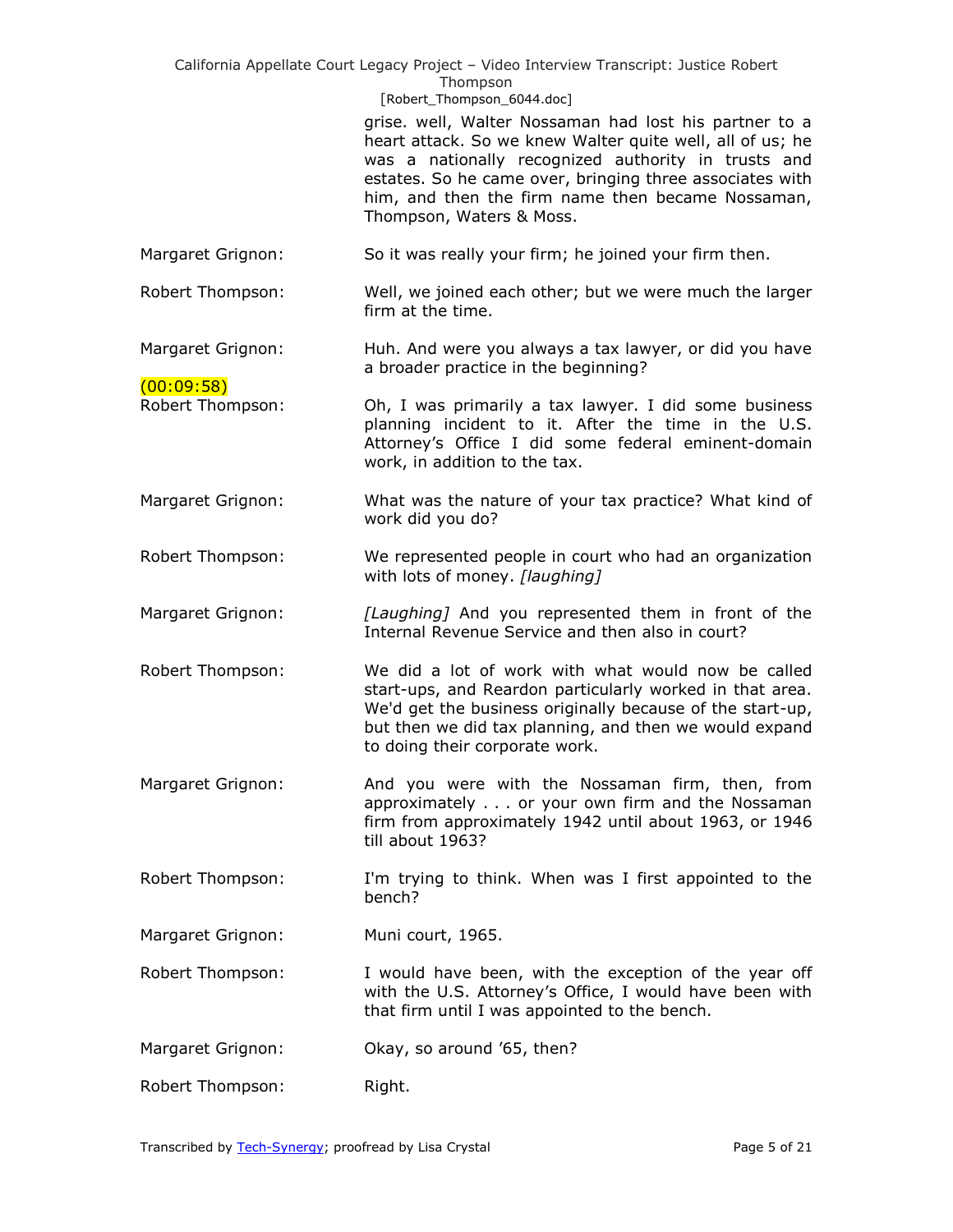|                   | California Appellate Court Legacy Project - Video Interview Transcript: Justice Robert<br>Thompson<br>[Robert_Thompson_6044.doc]                                                                                                                                                                                                                                                                                                                                                                                                                                                                                                                                                                                                                                                                                                                                                                                                                                                                                                                      |
|-------------------|-------------------------------------------------------------------------------------------------------------------------------------------------------------------------------------------------------------------------------------------------------------------------------------------------------------------------------------------------------------------------------------------------------------------------------------------------------------------------------------------------------------------------------------------------------------------------------------------------------------------------------------------------------------------------------------------------------------------------------------------------------------------------------------------------------------------------------------------------------------------------------------------------------------------------------------------------------------------------------------------------------------------------------------------------------|
| Margaret Grignon: | So tell me about deciding to go on the bench and what<br>that process was like.                                                                                                                                                                                                                                                                                                                                                                                                                                                                                                                                                                                                                                                                                                                                                                                                                                                                                                                                                                       |
| Robert Thompson:  | Well, by that time, the firm was large. I was doing a lot<br>of firm administration rather than practicing law; felt the<br>need for a change, decided that I would become a<br>judge.                                                                                                                                                                                                                                                                                                                                                                                                                                                                                                                                                                                                                                                                                                                                                                                                                                                                |
| Margaret Grignon: | And had you been active in Republican politics?                                                                                                                                                                                                                                                                                                                                                                                                                                                                                                                                                                                                                                                                                                                                                                                                                                                                                                                                                                                                       |
| Robert Thompson:  | Yes. Laughlin Waters, who I'd mentioned, was the<br>Republican state chairman, and through him I became<br>active in Republican politics, was chairman of the<br>Republican Speakers' Bureau and the first Eisenhower<br>campaign.                                                                                                                                                                                                                                                                                                                                                                                                                                                                                                                                                                                                                                                                                                                                                                                                                    |
| Margaret Grignon: | Well, you were appointed by Pat Brown; so how did that<br>work?                                                                                                                                                                                                                                                                                                                                                                                                                                                                                                                                                                                                                                                                                                                                                                                                                                                                                                                                                                                       |
| Robert Thompson:  | Well, before we moved to our larger quarters, we were<br>in the Title Insurance and Trust Company Building in Los<br>Angeles. Over there, O'Melveny & Myers occupied the<br>top three floors, and there was a lawyer, a young lawyer<br>by the name of Warren Christopher; by reason of<br>proximity, we became friends. When I decided I might<br>want to be a judge, I talked to Chris, who was very<br>active in Democratic politics with Pat Brown. Chris<br>recommended me, and I had a call from the Governor's<br>Office; interesting call, and it goes something like this.<br>Bob well, I never met the Governor Bob. This is Pat<br>Brown: "Warren Christopher tells me you'd like to be a<br>judge. I hope you'll take it, because I've been criticized<br>for not following Earl Warren's practice of appointing<br>judges of the opposite party and for appointing too<br>many Jews." So I said, "Pat, you're half-right: I'm<br>Republican, but I'm Jewish." His response was, "Well,<br>hell, with your name, who'll know?" [laughing] |
| Margaret Grignon: | [Laughing]                                                                                                                                                                                                                                                                                                                                                                                                                                                                                                                                                                                                                                                                                                                                                                                                                                                                                                                                                                                                                                            |
| Robert Thompson:  | And I was appointed, appointed with the promise of<br>being elevated in a year. I knew from rumors that I<br>heard from Chris that Brown suffered frequent amnesia<br>with respect to his promises. So I immediately called a<br>friend and a client whose name was Al Hart-an ex-<br>bootlegger, ex-liquor magnate, but now a banker who<br>was very active in Pat Brown's campaigns and provided<br>no end of financing—and reminded him of the promise.                                                                                                                                                                                                                                                                                                                                                                                                                                                                                                                                                                                            |
|                   | A year went by with no elevation. So I called my friend,<br>Al Hart, and two days after I called Hart I got a call from<br>Pat Brown, saying, "I elevated you to superior court;<br>now get Al Hart off my back."                                                                                                                                                                                                                                                                                                                                                                                                                                                                                                                                                                                                                                                                                                                                                                                                                                     |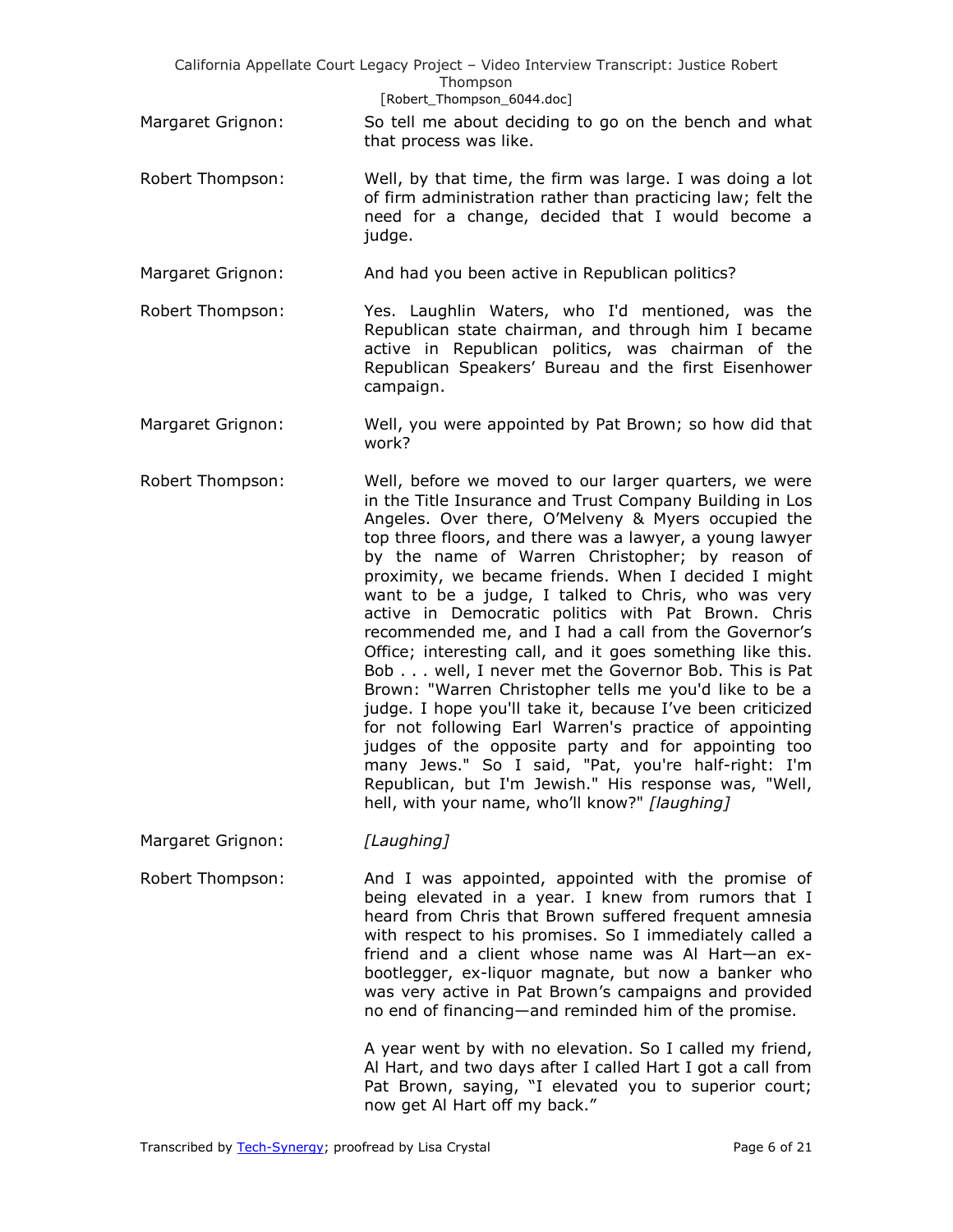|                                 | California Appellate Court Legacy Project - Video Interview Transcript: Justice Robert<br>Thompson<br>[Robert_Thompson_6044.doc]                                                                                                                                                                                                                                                            |
|---------------------------------|---------------------------------------------------------------------------------------------------------------------------------------------------------------------------------------------------------------------------------------------------------------------------------------------------------------------------------------------------------------------------------------------|
| (00:15:08)<br>Margaret Grignon: | [Laughing] So you were just on the municipal court for a<br>little more than a year?                                                                                                                                                                                                                                                                                                        |
| Robert Thompson:                | A little more than a year.                                                                                                                                                                                                                                                                                                                                                                  |
| Margaret Grignon:               | And what kind of cases did you have while you were on<br>the muni court?                                                                                                                                                                                                                                                                                                                    |
| Robert Thompson:                | Well, I was relegated to traffic court most of the time.                                                                                                                                                                                                                                                                                                                                    |
| Margaret Grignon:               | You were glad to get away from there.                                                                                                                                                                                                                                                                                                                                                       |
| Robert Thompson:                | Well, I actually enjoyed traffic court. It was in originally<br>what was called the traffic arraignment court, which<br>handled traffic tickets; nothing serious that could result<br>in a jail term. I was able to read the literature the ABA<br>published on traffic ordinances, do some reorganization.<br>And it was a fun court to be in, but not intellectually<br>challenging.      |
| Margaret Grignon:               | I found that when I was on the municipal court it gave<br>me a chance to learn how to be a judge, in any event.                                                                                                                                                                                                                                                                             |
| Robert Thompson:                | Right, it does.                                                                                                                                                                                                                                                                                                                                                                             |
| Margaret Grignon:               | People are in front of you. You learn how to talk to them<br>$and -$                                                                                                                                                                                                                                                                                                                        |
| Robert Thompson:                | Right.                                                                                                                                                                                                                                                                                                                                                                                      |
| Margaret Grignon:               | And then you went to the superior court.                                                                                                                                                                                                                                                                                                                                                    |
| Robert Thompson:                | Right.                                                                                                                                                                                                                                                                                                                                                                                      |
| Margaret Grignon:               | And did you sit downtown?                                                                                                                                                                                                                                                                                                                                                                   |
| Robert Thompson:                | Downtown for a very short period of time. It was all new<br>judges that had been in criminal, which moved into law<br>and motion in what was then a relatively new court. And<br>I went into something called civil discovery that had<br>never been heard of before. It was a fun court, in a new<br>area of the law. I was there for a year, and then I went<br>into writs and receivers. |
| Margaret Grignon:               | And those are two interesting kind of courtrooms, not<br>trials.                                                                                                                                                                                                                                                                                                                            |
| Robert Thompson:                | Right.                                                                                                                                                                                                                                                                                                                                                                                      |
| Margaret Grignon:               | It must have been intellectually challenging.                                                                                                                                                                                                                                                                                                                                               |
| Robert Thompson:                | Yeah, I enjoyed it.                                                                                                                                                                                                                                                                                                                                                                         |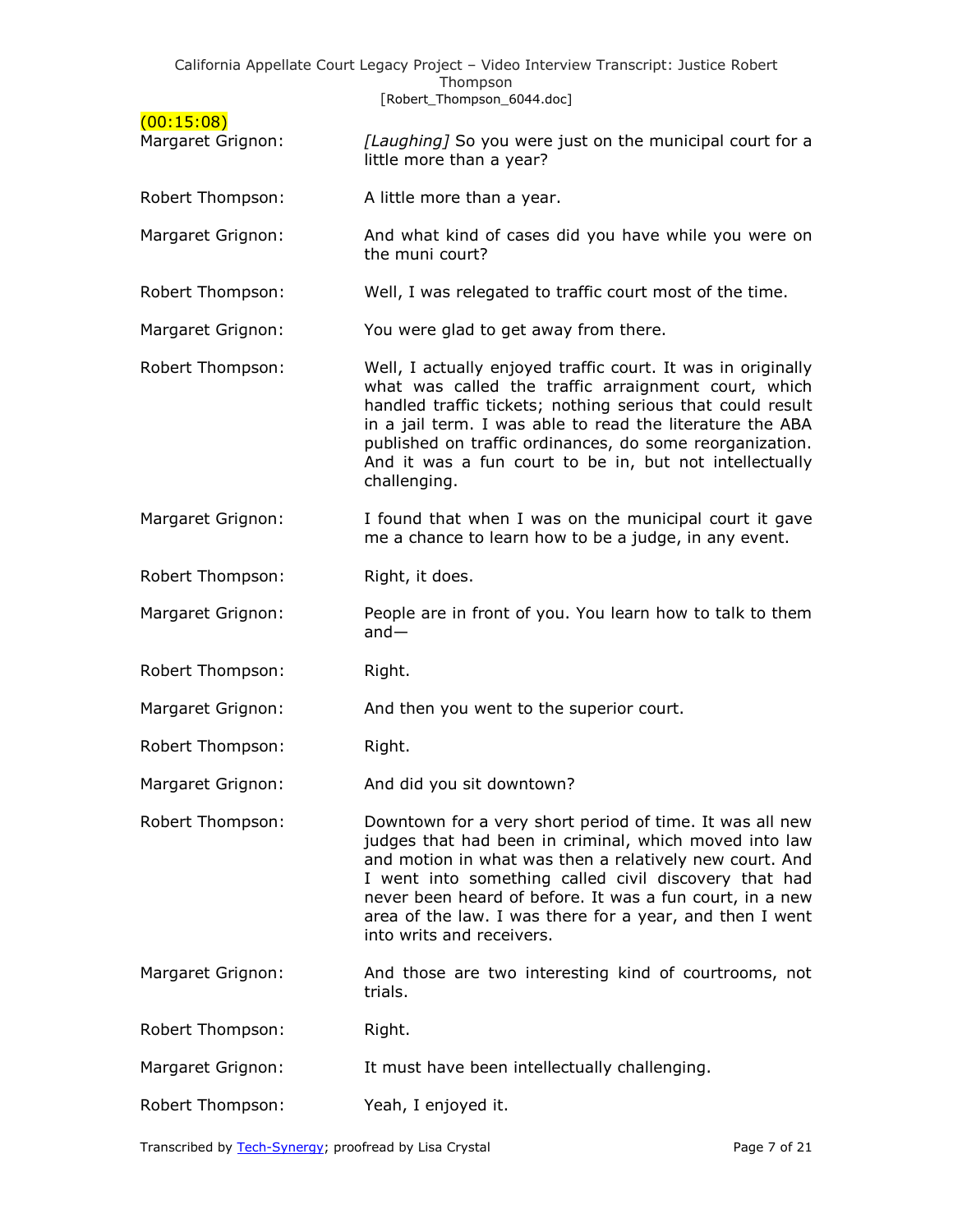California Appellate Court Legacy Project – Video Interview Transcript: Justice Robert Thompson [Robert\_Thompson\_6044.doc]

- Margaret Grignon: And so you were on the superior court for about two years before you were elevated?
- Robert Thompson: Right, yeah, the first year in civil discovery, the second year in writs and receivers.
- Margaret Grignon: And by this time, there's a change in the Governor.
- Robert Thompson: Yeah. *[laughing]*
- Margaret Grignon: Reagan is Governor now, right?
- Robert Thompson: Right.
- Margaret Grignon: And so can you explain that process, how you got appointed?
- Robert Thompson: I don't know how that happened. I had no special influence with the Governor; I had been active in Republican politics for . . . but Reagan wasn't particularly attuned to the previous Republican politics. But somehow or other when the five judges were added to the Second District, I turned up as one of them.
- Margaret Grignon: Can you explain that? I noticed in reading your biographical materials that you were appointed to a new position. Can you explain what the court was like before and after your appointment?
- Robert Thompson: Well, the Second District had five divisions, originally of three judges each. They were perceived to be overworked—I emphasize "perceived"—and one judge was added to each division. And I had one of those appointments.
- Margaret Grignon: And you were appointed to Division One.
- Robert Thompson: Division One.
- Margaret Grignon: And who were the other three justices when you were appointed?
- Robert Thompson: Parker Wood was presiding judge, Walter Fourt, Mildred Lillie.
- Margaret Grignon: And during the time that you were on the Court of Appeal, Mildred Lillie was still on Division One the whole time, right?
- Robert Thompson: Right.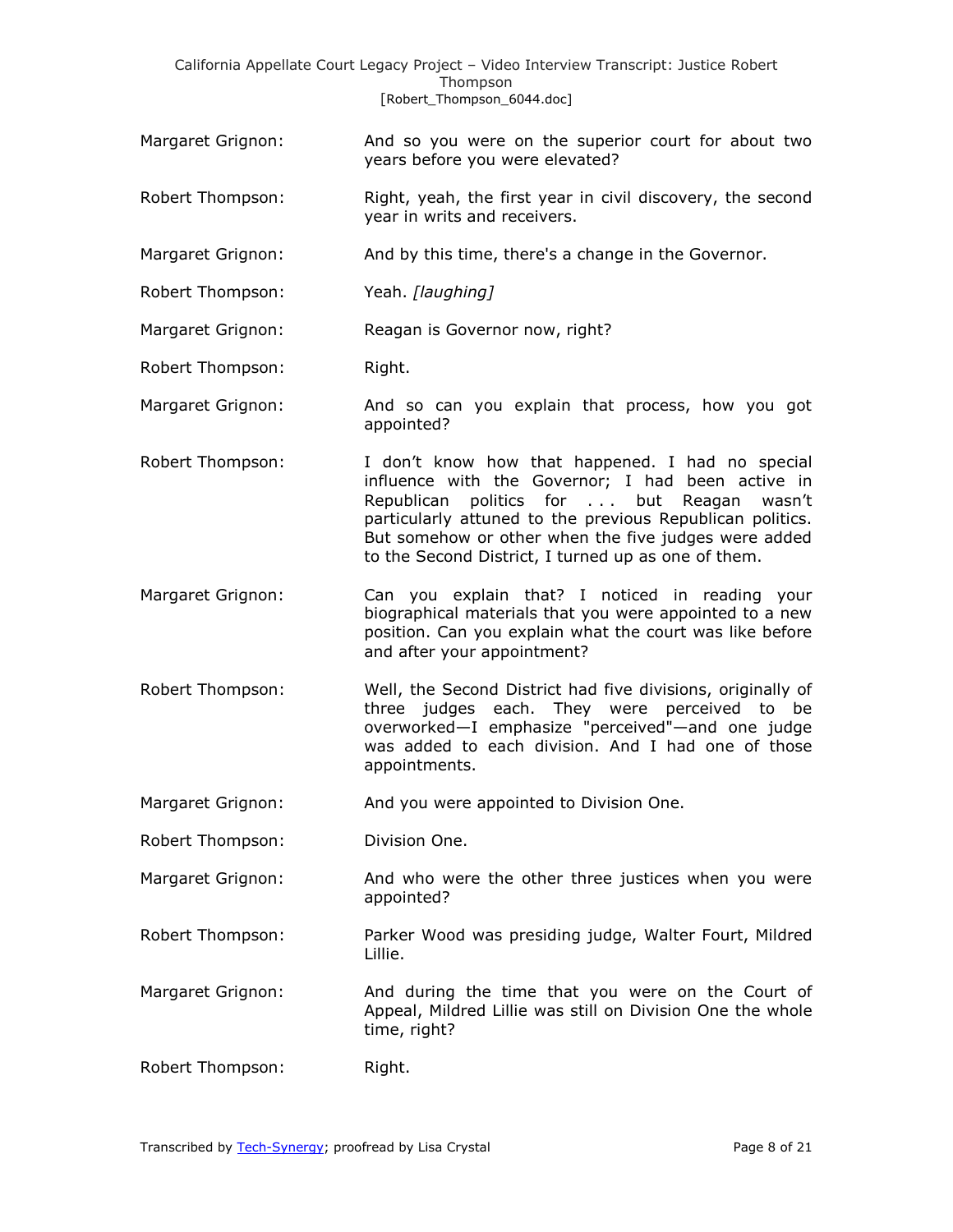|                   | California Appellate Court Legacy Project - Video Interview Transcript: Justice Robert<br>Thompson<br>[Robert Thompson 6044.doc]                                                                                                                                                                                                                          |
|-------------------|-----------------------------------------------------------------------------------------------------------------------------------------------------------------------------------------------------------------------------------------------------------------------------------------------------------------------------------------------------------|
| Margaret Grignon: | That was before she was transferred as PJ to Division<br>Seven.                                                                                                                                                                                                                                                                                           |
| Robert Thompson:  | Right.                                                                                                                                                                                                                                                                                                                                                    |
| Margaret Grignon: | And what about Walter Fourt? How long was he on?                                                                                                                                                                                                                                                                                                          |
| Robert Thompson:  | He was there most of the time. But he retired and-<br>pardon me-he was replaced by Roy Gustafson a couple<br>of years before I left the court.                                                                                                                                                                                                            |
| Margaret Grignon: | And Roy Gustafson, was he replaced by someone else<br>also?                                                                                                                                                                                                                                                                                               |
| Robert Thompson:  | I'm trying to think. Yeah, Justice Wood was replaced,<br>but I can't recall by whom. We had I think by Roy<br>Gustafson. But I know Roy was there for a while.                                                                                                                                                                                            |
| Margaret Grignon: | And wasn't Justice Hanson on your division?                                                                                                                                                                                                                                                                                                               |
| Robert Thompson:  | Eventually Gustafson had severe medical problems,<br>retired, and then he was replaced by L. Thaxton Hanson.                                                                                                                                                                                                                                              |
| Margaret Grignon: | What was it like when you first went to the Court of<br>Appeal?                                                                                                                                                                                                                                                                                           |
| Robert Thompson:  | Well, it was interesting; the first thing I found out was<br>that the Second District really was five different courts-<br>with five courts sharing a common clerk's office and a<br>courtroom-each with its own little internal traditions.                                                                                                              |
| (00:20:09)        | So I didn't know much about what was going on in the<br>rest of the court. I knew that Division One was not<br>experienced. Parker Wood was the nominal presiding<br>judge. But Walter Fourt had really taken over, and<br>Walter had a rule: never reverse a criminal conviction.                                                                        |
| Margaret Grignon: | [Laughing] Huh.                                                                                                                                                                                                                                                                                                                                           |
| Robert Thompson:  | But I soon found out that my natural teammate was<br>Mildred Lillie. We could usually get a majority.                                                                                                                                                                                                                                                     |
| Margaret Grignon: | And how were the cases assigned? Were they assigned<br>randomly, or they were assigned to a justice direct?                                                                                                                                                                                                                                               |
| Robert Thompson:  | Randomly. Walter Fourt retained, I think, a cowboy hat<br>from his Ventura days. He would place on Parker Wood's<br>desk slips of paper would be put in, each with the<br>name of a case in two separate drawings, one for<br>criminal and one for civil, and the names were pulled out<br>of a hat by individuals, so they'd get a random<br>assignment. |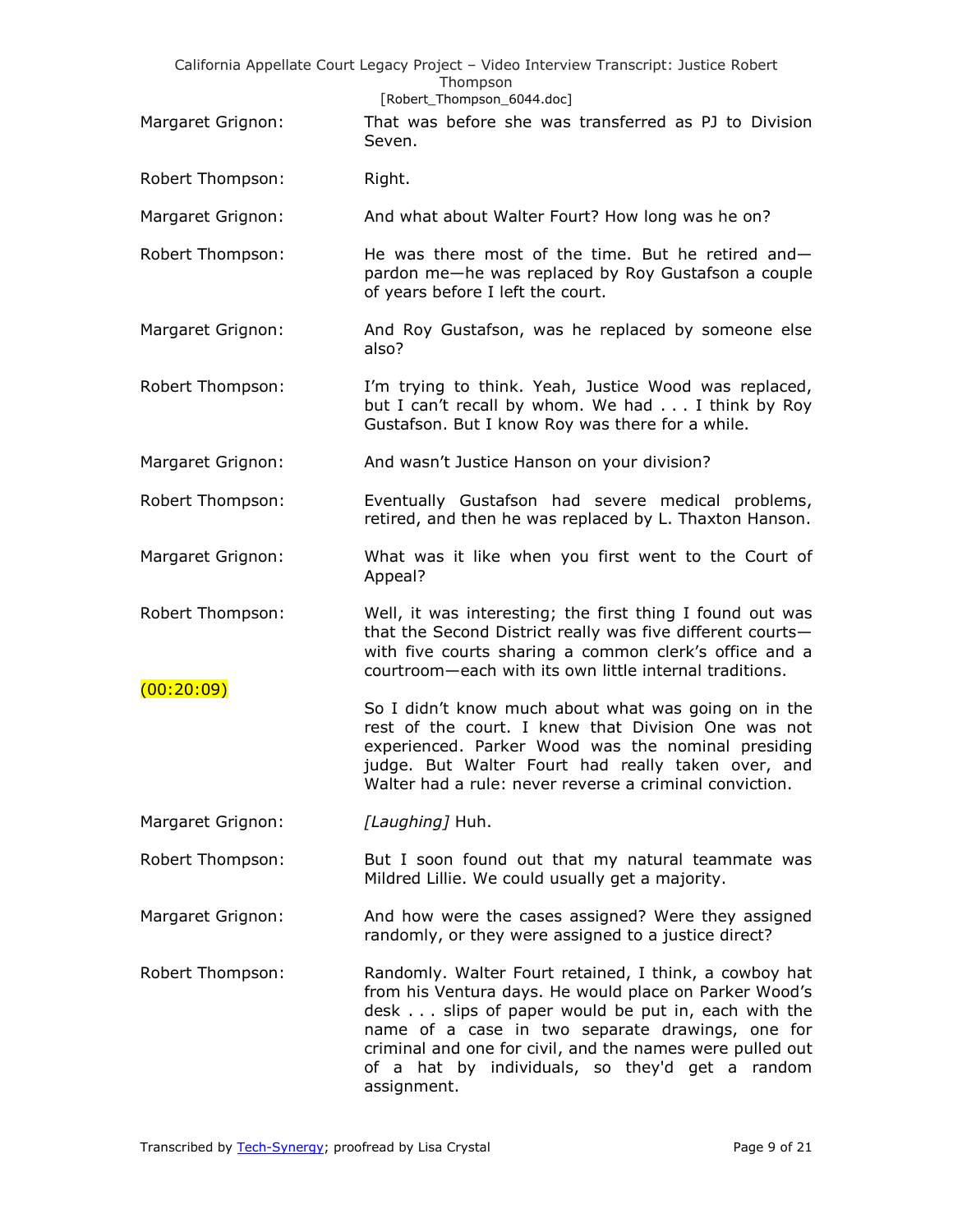|                   | California Appellate Court Legacy Project - Video Interview Transcript: Justice Robert<br>Thompson<br>[Robert_Thompson_6044.doc]                                                                                                                                                                                                                                                                                                                                                                                                                |
|-------------------|-------------------------------------------------------------------------------------------------------------------------------------------------------------------------------------------------------------------------------------------------------------------------------------------------------------------------------------------------------------------------------------------------------------------------------------------------------------------------------------------------------------------------------------------------|
| Margaret Grignon: | And then the judge whose name was pulled out would<br>be the presumed author of the opinion.                                                                                                                                                                                                                                                                                                                                                                                                                                                    |
| Robert Thompson:  | Right.                                                                                                                                                                                                                                                                                                                                                                                                                                                                                                                                          |
| Margaret Grignon: | And would there be any discussion amongst the justices<br>prior to a draft by the author?                                                                                                                                                                                                                                                                                                                                                                                                                                                       |
| Robert Thompson:  | There hadn't been there was almost I was told<br>when I was first assigned by Walter Fourt, "We have a<br>tradition, no dissents." But I'm not a believer in<br>tradition. And there were dissents later-although, as I<br>say, it would depend on how they lined up. If it was<br>Fourt, Wood, and me, I'd be the dissenter. If it was Lillie<br>and me and one of the others, they would be the<br>dissenter. I don't think I only dissented from one or<br>two of Mildred's opinions; she wanted to rewrite it.<br>Mostly we saw eye to eye. |
| Margaret Grignon: | And how many cases did you have every year? What<br>was the workload?                                                                                                                                                                                                                                                                                                                                                                                                                                                                           |
| Robert Thompson:  | Well, I was doing over 100 opinions a year, majority and<br>then some dissents-not that many dissents, but some.                                                                                                                                                                                                                                                                                                                                                                                                                                |
| Margaret Grignon: | You're famous for your writings on law clerks or<br>research attorneys. Do you want to talk a little bit about<br>your experience with law clerks while you were on the<br>Court of Appeal?                                                                                                                                                                                                                                                                                                                                                     |
| Robert Thompson:  | Experience with who?                                                                                                                                                                                                                                                                                                                                                                                                                                                                                                                            |
| Margaret Grignon: | Law clerks, research attorneys?                                                                                                                                                                                                                                                                                                                                                                                                                                                                                                                 |
| Robert Thompson:  | Oh. Well, I enjoyed being with law clerks. There was of<br>course a brilliant law clerk named Margaret Grignon,<br>who I enjoyed no end [laughing], and another female<br>law clerk. Her first name, I've forgotten.                                                                                                                                                                                                                                                                                                                            |
| Margaret Grignon: | Miriam?                                                                                                                                                                                                                                                                                                                                                                                                                                                                                                                                         |
| Robert Thompson:  | Pardon?                                                                                                                                                                                                                                                                                                                                                                                                                                                                                                                                         |
| Margaret Grignon: | Miriam?                                                                                                                                                                                                                                                                                                                                                                                                                                                                                                                                         |
| Robert Thompson:  | Miriam, then Tigerman, who not only was a law clerk for<br>a year, but also developed a husband named Chuck<br>Vogel, who was pro teming over the court in the course<br>of the year. But I enjoyed working with law clerks. I<br>liked the temporary clerks much better than the<br>permanent clerks the other justices used, because I got<br>a new slant every year or two. And most of the law<br>clerks went on to be quite successful.                                                                                                    |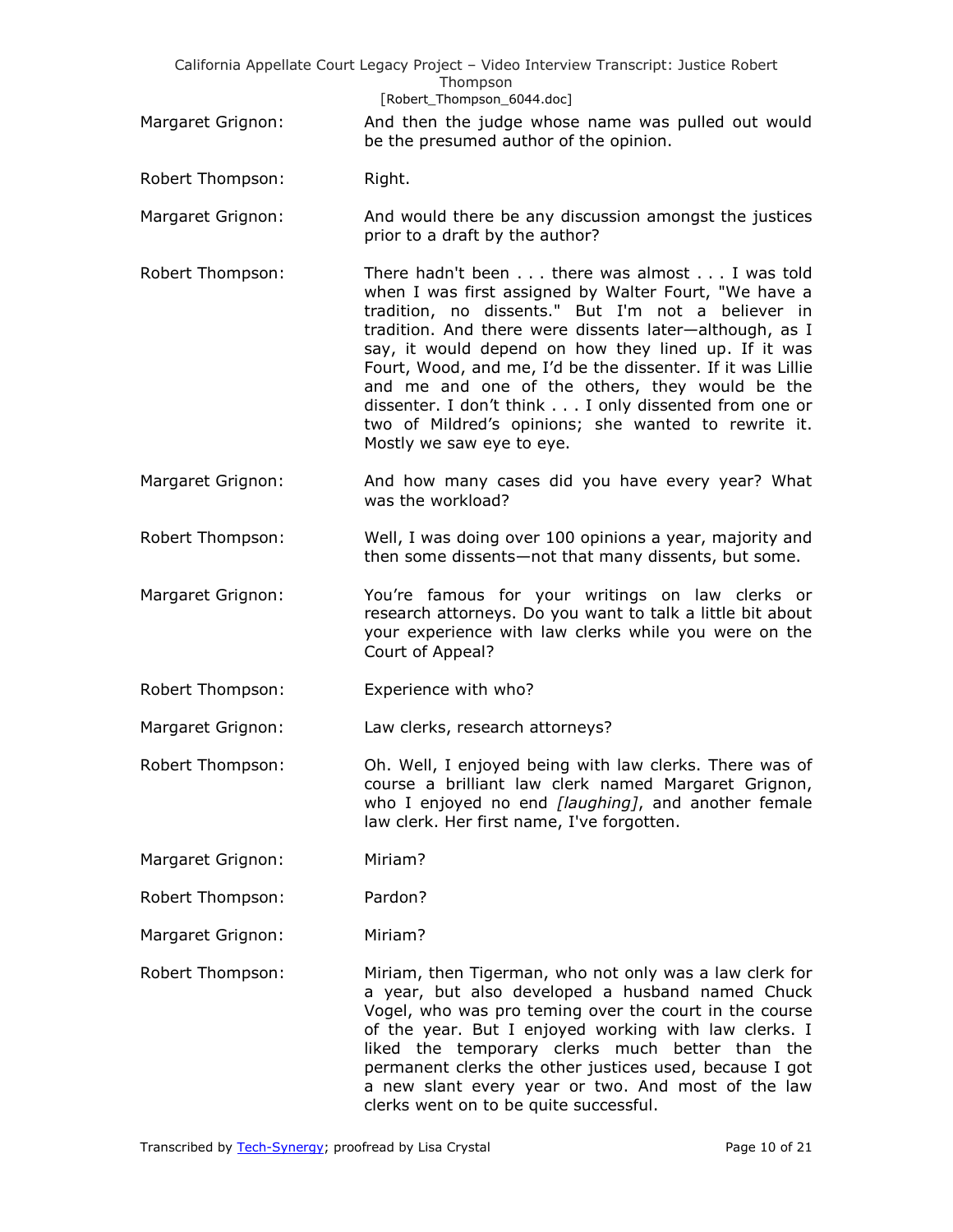## California Appellate Court Legacy Project – Video Interview Transcript: Justice Robert Thompson [Robert\_Thompson\_6044.doc]

| Margaret Grignon: | At the time you had one law clerk? |
|-------------------|------------------------------------|
|-------------------|------------------------------------|

Robert Thompson: Right.

Margaret Grignon: And most of the other justices by that time were hiring permanent research attorneys.

Robert Thompson: Right.

 $(00:25:10)$ 

Margaret Grignon: But you throughout the rest of your whole career on the appellate court used the rotating.

Robert Thompson: Used the rotating, and that's why: I got a new slant every year. Some occasional law clerk would serve for two years; but I was getting a new slant every one year from most of them.

Margaret Grignon: And subsequently you wrote many articles with Professor Oakley about research attorneys and the use of research attorneys. And maybe you could just tell me something about your thoughts on how a justice should use a law clerk or research attorney.

Robert Thompson: Well, the permanent clerks pretty much wrote opinions. They called them drafts, and the judge would make the necessary changes. And the permanent clerks learned or developed an attitude, "This is what the judge would want."

> I tried with the temporary clerks to avoid that and to assign them specific research jobs. Sometimes it seemed more efficient: "These are the briefs, write it up." But I hope they didn't preconceive this is what I wanted, but they would write what they thought it should be.

> > In the work with Oakley on the book that eventually came out, called *Law Clerks and the Judicial Process*, we used an interviewing technique developed by my sociologist wife: a whole series of questions to get some idea of how the judges utilized the clerks, what value the clerks added to the process. And then using anonymous interviewing techniques, just giving the judges assigned a random number, we were able to correlate that to get some idea of how judges used law clerks and what work is added to the whole appellate process.

> > We ended up saying that there were values of both, but that the gradual disappearance of the short-term law clerk was a dangerous phenomenon.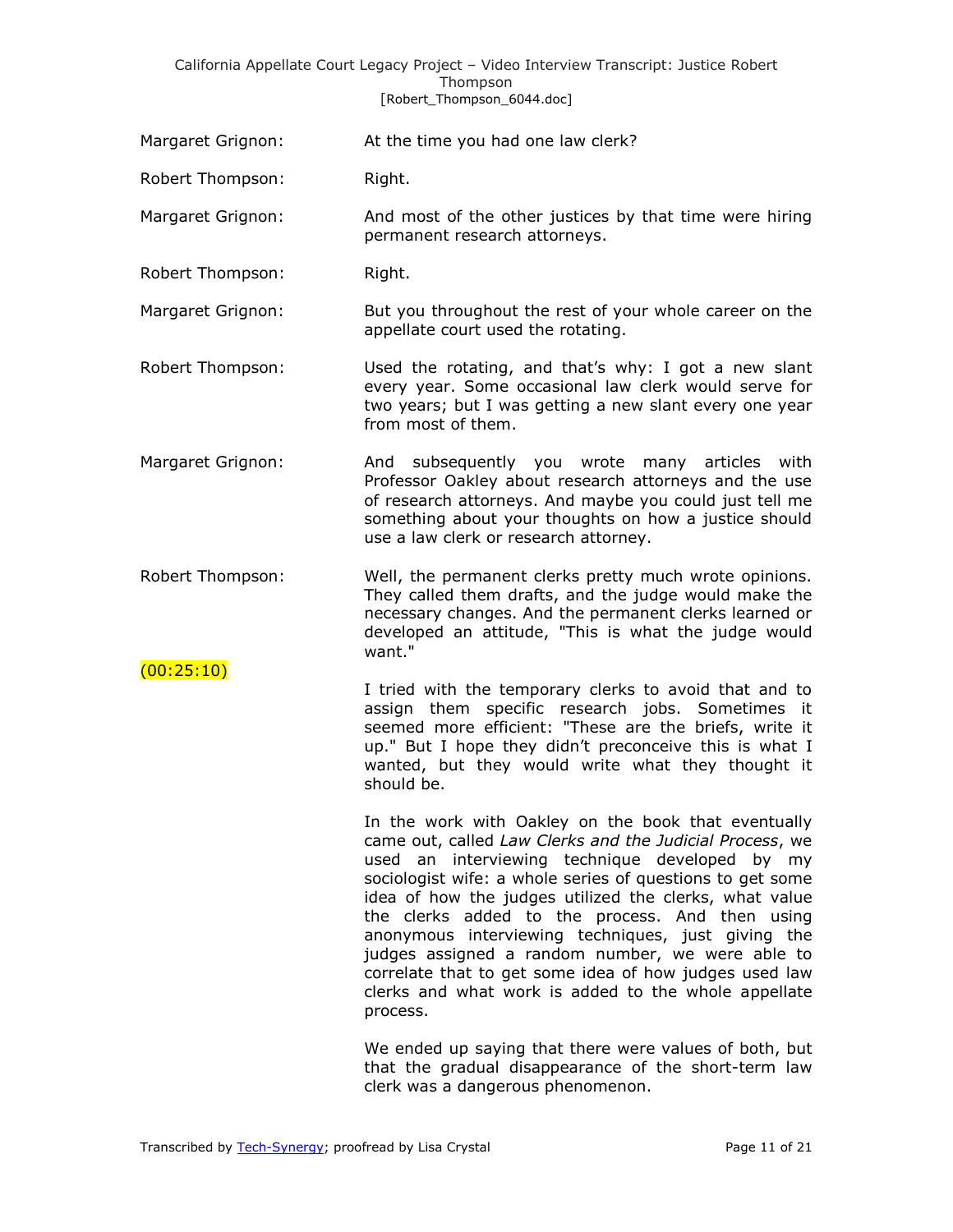California Appellate Court Legacy Project – Video Interview Transcript: Justice Robert Thompson [Robert Thompson 6044.doc]

- Margaret Grignon: And over time, justices now have a bigger workload, more permanent research attorneys, and probably less time to spend on each individual case than they even had during your time. So the flaws in the system are what's the word?—exacerbated, I think, by the workload.
- Robert Thompson: Well, I think it's become more bureaucratic. My answer to that developing trend, which I don't think anybody else accepted, was to acknowledge that the bureaucratic method was there and employ what the bureaucracies do—which is to take their equivalent of the law school product, deliver that to counsel, and get counsel's comment on it back to the court before the court, the bureaucracy, writes its opinion and makes its ruling. As I say, I may be the only person in the world who ever thought of doing that.
- Margaret Grignon: Well, the Fourth District, Division Three, with their tentative opinions, does something like that.

Robert Thompson: Right; they're the only ones that accepted it.

- Margaret Grignon: Yes, they are, and they are very proud of it and they think it works very well for them.
- Robert Thompson: Right.
- Margaret Grignon: The other thing that you also talked about and didn't like very much was the central-staff concept. Was there a central staff when you were on the Court of Appeal?
- Robert Thompson: Well, originally there was a small central staff; but it grew the time I was there—never to the extent that it exists now, but it was a growing institution.
- Margaret Grignon: When I came to the Court of Appeal in 1991, there was a relatively large central staff, very bureaucratic. They did all of the routine criminal cases.
- Robert Thompson: Right.
- Margaret Grignon: In addition, there were a couple that did workers' comp. But some of the new justices, me included, had read some of your work, and we were not very happy with the central-staff system; so we disbanded it in Los Angeles and ended up assigning each one of those attorneys to a particular justice. So actually, the justices ended up with three research attorneys in their chambers—although one was technically a central-staff lawyer—and we found that it increased accountability and was really very helpful to us.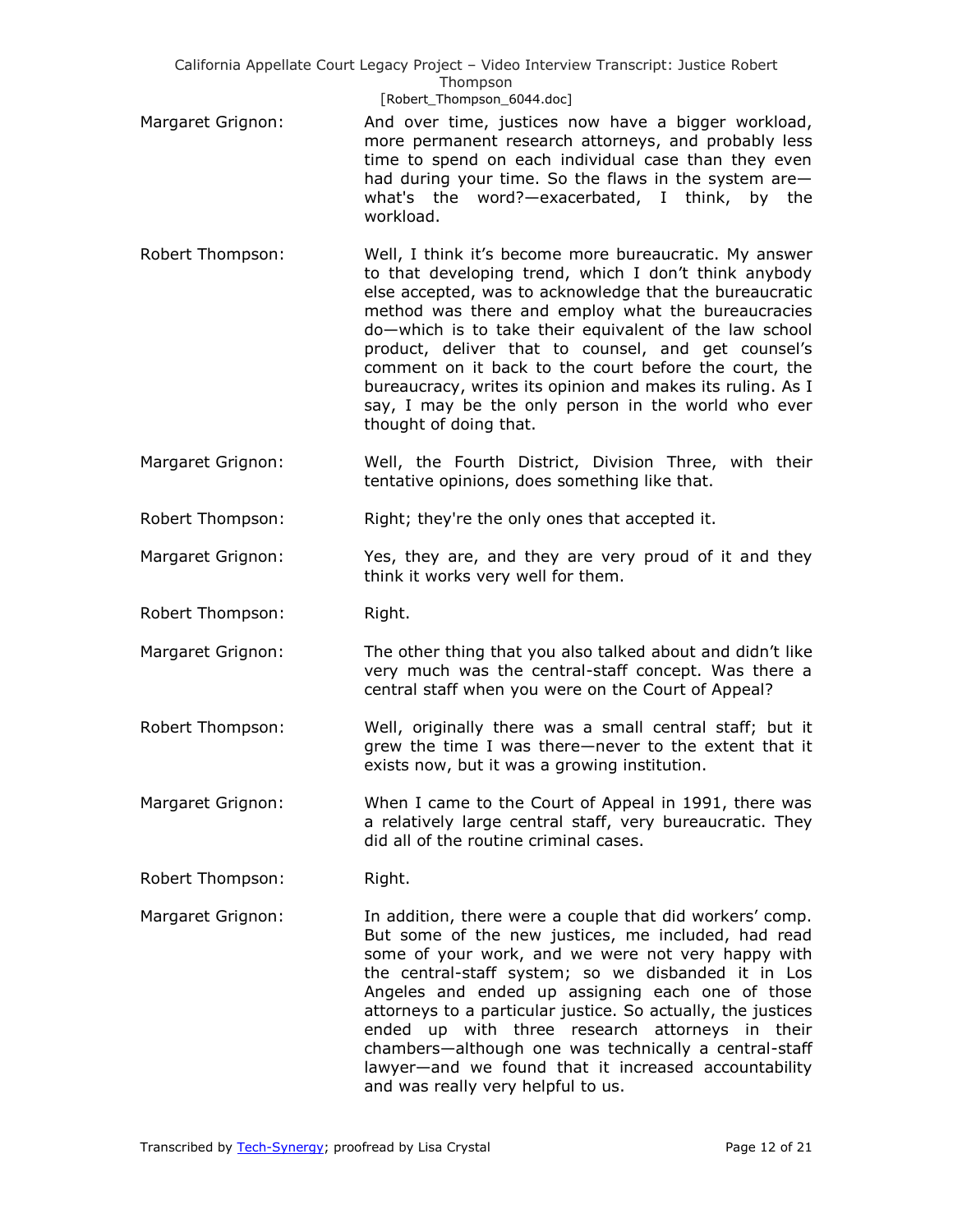|                                 | California Appellate Court Legacy Project - Video Interview Transcript: Justice Robert<br>Thompson<br>[Robert_Thompson_6044.doc]                                                                                                                                                                                                                                        |
|---------------------------------|-------------------------------------------------------------------------------------------------------------------------------------------------------------------------------------------------------------------------------------------------------------------------------------------------------------------------------------------------------------------------|
| Robert Thompson:                | Well, I'm glad I had some influence.                                                                                                                                                                                                                                                                                                                                    |
| Margaret Grignon:               | You did. You had a lot of influence. And I really don't<br>know in the other districts whether they use central staff<br>as much anymore. The Supreme Court, of course, still<br>uses central staff a lot.                                                                                                                                                              |
| Robert Thompson:                | Oh, yeah.                                                                                                                                                                                                                                                                                                                                                               |
| Margaret Grignon:<br>(00:30:05) | But at least in the Second District, there's no central<br>staff anymore.                                                                                                                                                                                                                                                                                               |
|                                 | You mentioned some very famous people that were<br>involved in your career: Laughlin Waters, Warren<br>Christopher, Dick Reardon. I know that the Hufstedlers<br>were also important in your career, and maybe you<br>could tell me something about your relationship with<br>them.                                                                                     |
| Robert Thompson:                | Well, very close to both Seth and Shirley. We did two<br>treks in Nepal, two safaris in Africa; we did a lot of<br>weekend hiking, and we socialized a lot. And I have<br>enormous respect for both of them; they're brilliant<br>people. When I retired from the court to join the faculty<br>of USC Law School, I was of counsel to Seth's firm.                      |
| Margaret Grignon:               | Was Shirley on Division Five when you were on the<br>Court of Appeal?                                                                                                                                                                                                                                                                                                   |
| Robert Thompson:                | What?                                                                                                                                                                                                                                                                                                                                                                   |
| Margaret Grignon:               | Was Shirley on the Court of Appeal when you were on<br>$the-$                                                                                                                                                                                                                                                                                                           |
| Robert Thompson:                | No, she was already on the Ninth Circuit.                                                                                                                                                                                                                                                                                                                               |
| Margaret Grignon:               | Already on the Ninth Circuit.                                                                                                                                                                                                                                                                                                                                           |
|                                 | And what about Gideon Kanner? How do you know him?                                                                                                                                                                                                                                                                                                                      |
| Robert Thompson:                | Well, I didn't even know there was a Gideon Kanner till I<br>filed an opinion against Gideon, and he wrote up a<br>petition for review that made me to be, out to be, an<br>absolute idiot. Actually, it convinced me totally. So I got<br>Gideon on the phone and congratulated him on his<br>petition, and we became close friends. Yes, he is a<br>brilliant writer. |
| Margaret Grignon:               | Yes. He was one of my professors in law school.                                                                                                                                                                                                                                                                                                                         |
| Robert Thompson:                | Well, that's how you came to be my law clerk.                                                                                                                                                                                                                                                                                                                           |
| Margaret Grignon:               | Oh, really?                                                                                                                                                                                                                                                                                                                                                             |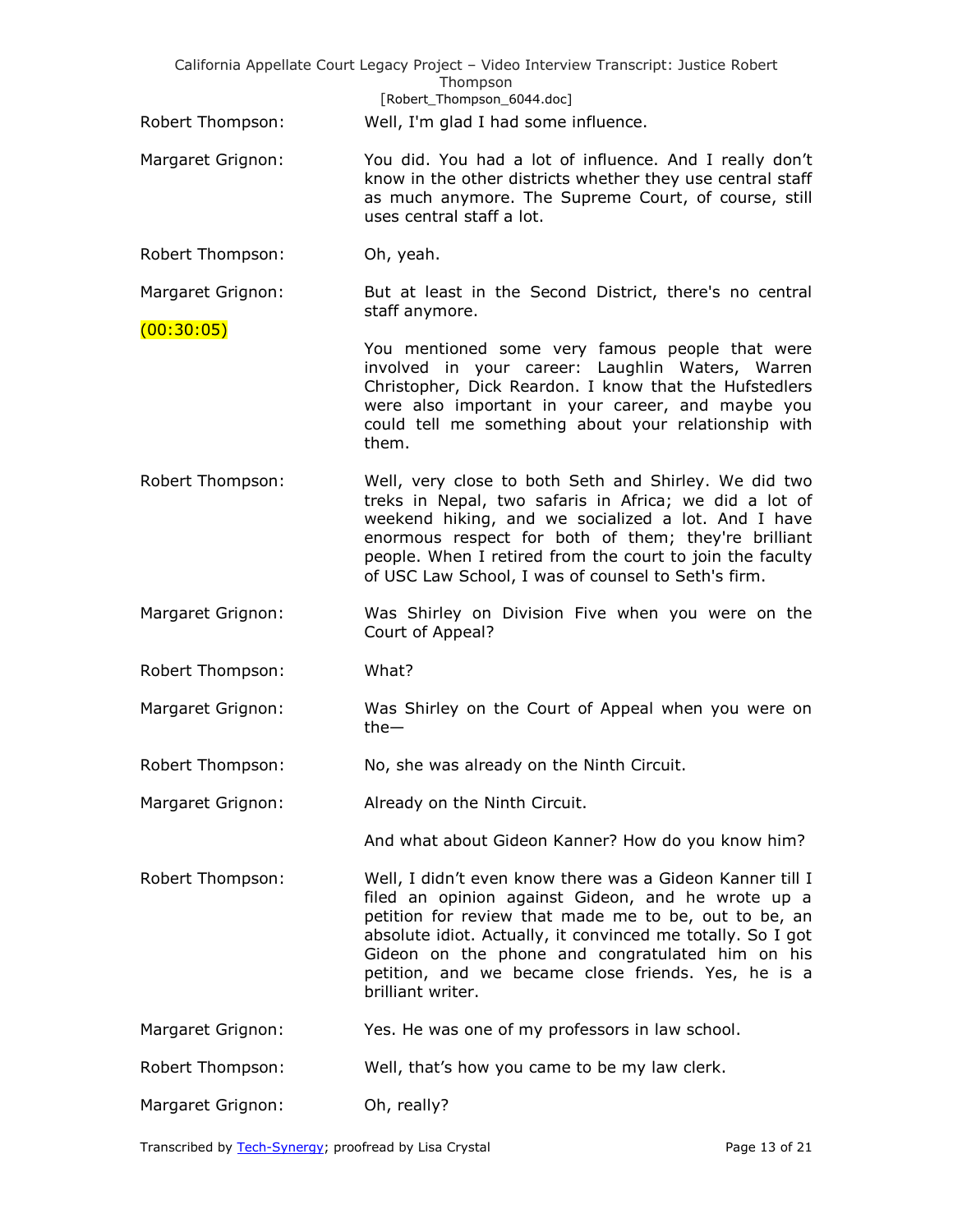## California Appellate Court Legacy Project – Video Interview Transcript: Justice Robert Thompson [Robert Thompson 6044.doc]

- Robert Thompson: Yeah, because Gideon had recommended.
- Margaret Grignon: Good to know that.

I was looking at your opinions that you've written, the published opinions, while you were on the Court of Appeal, and I noticed a really interesting phenomenon. You were on the Court of Appeal from 1968 to 1979, and if you look at the cases where the Supreme Court granted review, they were all in 1977, 1978, and 1979.

Robert Thompson: Yeah.

Margaret Grignon: Nothing before that. And I wondered if you could maybe explain, if you ever noticed that, why your cases got review grants later on?

Robert Thompson: Well, the nature of the Supreme Court changed in that era. This is at the inception of the Bird court.

Margaret Grignon: Okay, okay. So it just was a different Supreme Court.

- Robert Thompson: In my personal judgment, I hope that I wrote basically objectively, and I wasn't outcome-determinative in writing. In my opinion, the Bird court was very much outcome-determinative.
- Margaret Grignon: Well, it must have had something to do with that, because for 10 years you have no review grants . . .
- Robert Thompson: Right.
- Margaret Grignon: . . . . . . . . and then all of a sudden you have some.
- Robert Thompson: Right.
- Margaret Grignon: Of the cases that you worked on, I know that *American Motorcycle* was one of your favorite cases. Is that—
- Robert Thompson: Right.
- Margaret Grignon: Would you say that was your favorite case?
- Robert Thompson: It was one of the cases. Well, that, some . . . I was writing some opinions hoping to force review, and *American Motorcycle* was one, because the Supreme Court had gone from contributory negligence to comparative negligence, deliberately avoiding what effect did that have on joint and several liability expressly in the opinion. *American Motorcycle* raised the question in the trial court and brought a motion to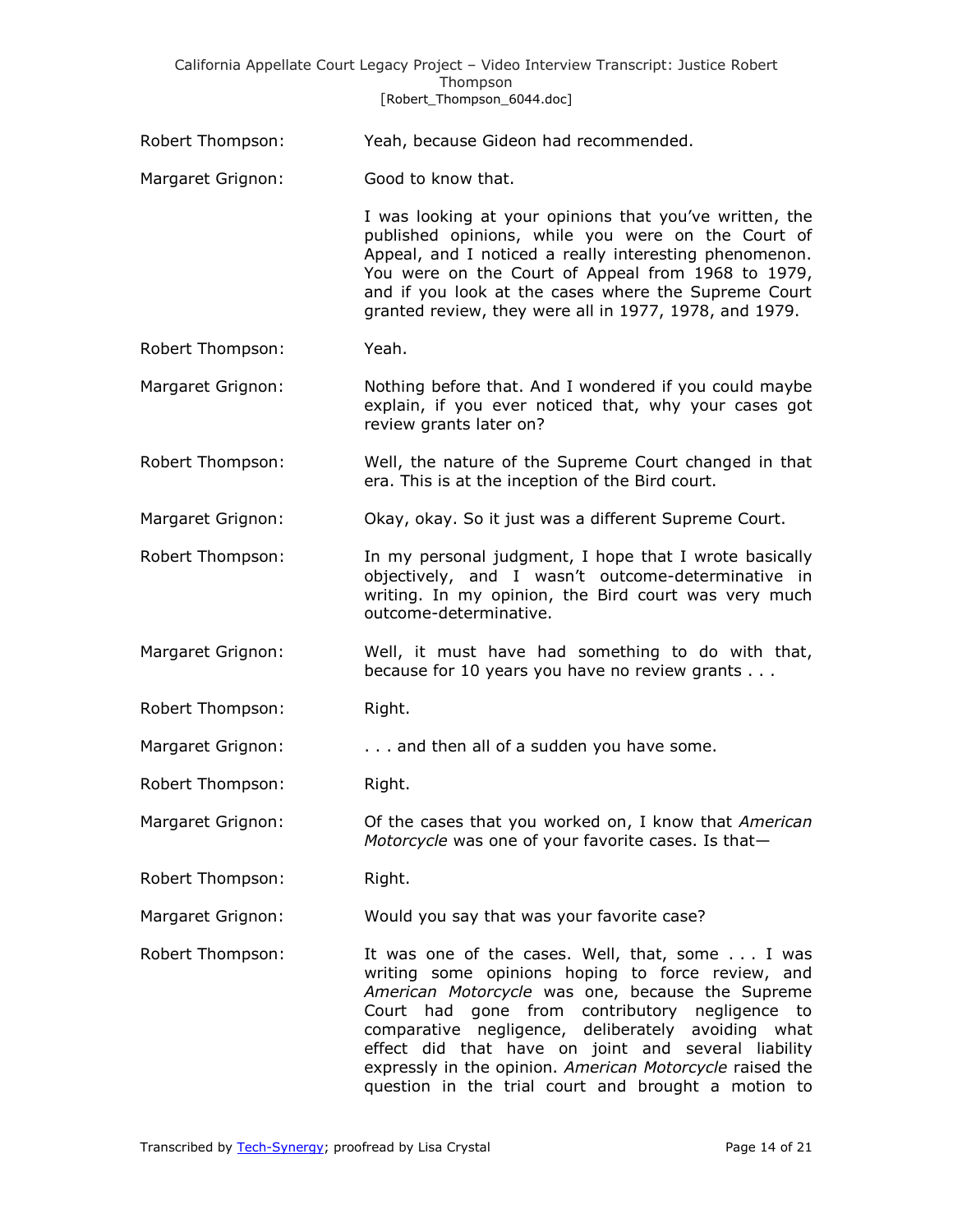| California Appellate Court Legacy Project - Video Interview Transcript: Justice Robert<br>Thompson |                                                                                                                                                                                                                                                                                                                   |  |
|----------------------------------------------------------------------------------------------------|-------------------------------------------------------------------------------------------------------------------------------------------------------------------------------------------------------------------------------------------------------------------------------------------------------------------|--|
|                                                                                                    | [Robert_Thompson_6044.doc]<br>intervene. And so I decided I'd force the Supreme<br>Court's hand.                                                                                                                                                                                                                  |  |
| Margaret Grignon:                                                                                  | You took the case on a writ, yes?                                                                                                                                                                                                                                                                                 |  |
| Robert Thompson:                                                                                   | Yeah, right.                                                                                                                                                                                                                                                                                                      |  |
| Margaret Grignon:                                                                                  | And then the Supreme Court did take the case.                                                                                                                                                                                                                                                                     |  |
| Robert Thompson:                                                                                   | Yeah. And there were a couple of others where I knew I<br>was going to get a Supreme Court review; but I thought<br>clarification was necessary.                                                                                                                                                                  |  |
| Margaret Grignon:                                                                                  | And what about dissents? Were you successful in getting<br>the Supreme Court to grant review in cases where you<br>dissented?                                                                                                                                                                                     |  |
| (00:35:01)<br>Robert Thompson:                                                                     | I don't think so. I looked at the outline book, and I think<br>I saw one or two; but I can't recall many.                                                                                                                                                                                                         |  |
| Margaret Grignon:                                                                                  | Yeah, I think there were two of your dissents<br>actually, in terms of published dissents and concurring<br>opinions, there weren't that many.                                                                                                                                                                    |  |
| Robert Thompson:                                                                                   | Right. Right.                                                                                                                                                                                                                                                                                                     |  |
| Margaret Grignon:                                                                                  | But I think two of your dissents ended up in a review<br>grant, but I can't remember if it ultimately went your<br>way or the other way.                                                                                                                                                                          |  |
| Robert Thompson:                                                                                   | Yes, right.                                                                                                                                                                                                                                                                                                       |  |
| Margaret Grignon:                                                                                  | I know you worked for many years with Mildred Lillie,<br>and she's no longer here with us. So I'd appreciate<br>having your memories of her, if you could share them<br>with us.                                                                                                                                  |  |
| Robert Thompson:                                                                                   | Well, I enjoyed working with her. She changed in the<br>period of time I was on the court somewhat. She had<br>been subdued by Fourt and Wood, and Walter Fourt<br>particularly. But if someone would join with her she<br>became much more active, much more assertive, and an<br>absolute delight to work with. |  |
| Margaret Grignon:                                                                                  | Her name was being bandied about for the U.S.<br>Supreme Court at some point. Was that while she was<br>your colleague?                                                                                                                                                                                           |  |
| Robert Thompson:                                                                                   | Yeah.                                                                                                                                                                                                                                                                                                             |  |
| Margaret Grignon:                                                                                  | And can you tell us whatever you know about that<br>process?                                                                                                                                                                                                                                                      |  |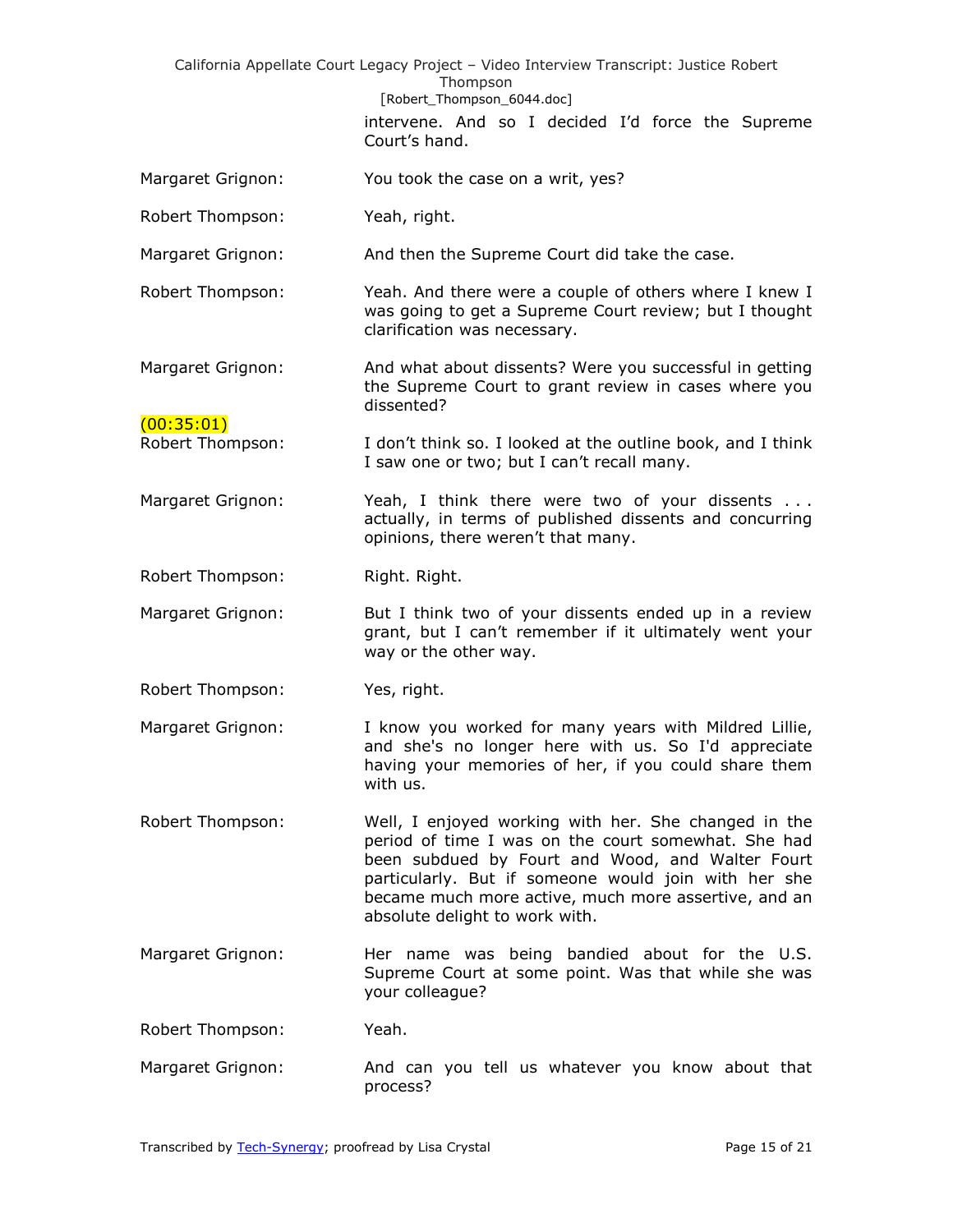California Appellate Court Legacy Project – Video Interview Transcript: Justice Robert Thompson [Robert\_Thompson\_6044.doc]

Robert Thompson: I don't know. When Mildred was proposed, I think she had a reasonably good chance. I actually had a telephone interview with a Washington reporter at that point, so it was serious to that extent.

> But some of the local bar—I'm trying to recall the names; Joe Ball was one of them, and lawyers of that caliber—who simply didn't think she was qualified to be on the Supreme Court were vocal about it. And that resulted in what looked to be a promising possibility disappearing.

- Margaret Grignon: Hmm. You've been very active since you've left the bench in judicial . . . writing about and thinking about judicial administration. Could you talk about the difference between the time that you were on the Court of Appeal and now and in trends and changes that you've seen?
- Robert Thompson: Well, I'm not all that familiar with what's going on now; now I'm an outsider. *[laughing]* I think on the whole, the caliber of the trial court, I think, is better now overall than it was when I was on the bench. The caliber of the appellate courts is good. I think the appellate courts have become more bureaucratic. The current Supreme Court I think is very good. Ron George is doing a superb job as Chief Justice, and the court as a whole I think is stronger than when I was a judge. I suspect that the workload of the Court of Appeal is now greater than it was when I was there.
- Margaret Grignon: It ebbs and flows. I've had years when I wrote 185 majority opinions per year.
- Robert Thompson: Yeah.
- Margaret Grignon: But I think it's now gone down because more justices were appointed. It's probably now in the 130 range, which is close to yours.

Robert Thompson: Yeah, that's about what it was when I was there.

Margaret Grignon: They have a lot more help, though. *[laughing]*

Robert Thompson: Right.

- Margaret Grignon: Three research attorneys and still some . . . at least in the Second District, a couple of lawyers who write. Oh, and plus most divisions have two writs attorneys, each justice has three research attorneys, and there's a couple of workers' compensation attorneys.
- Robert Thompson: Oh, my gosh.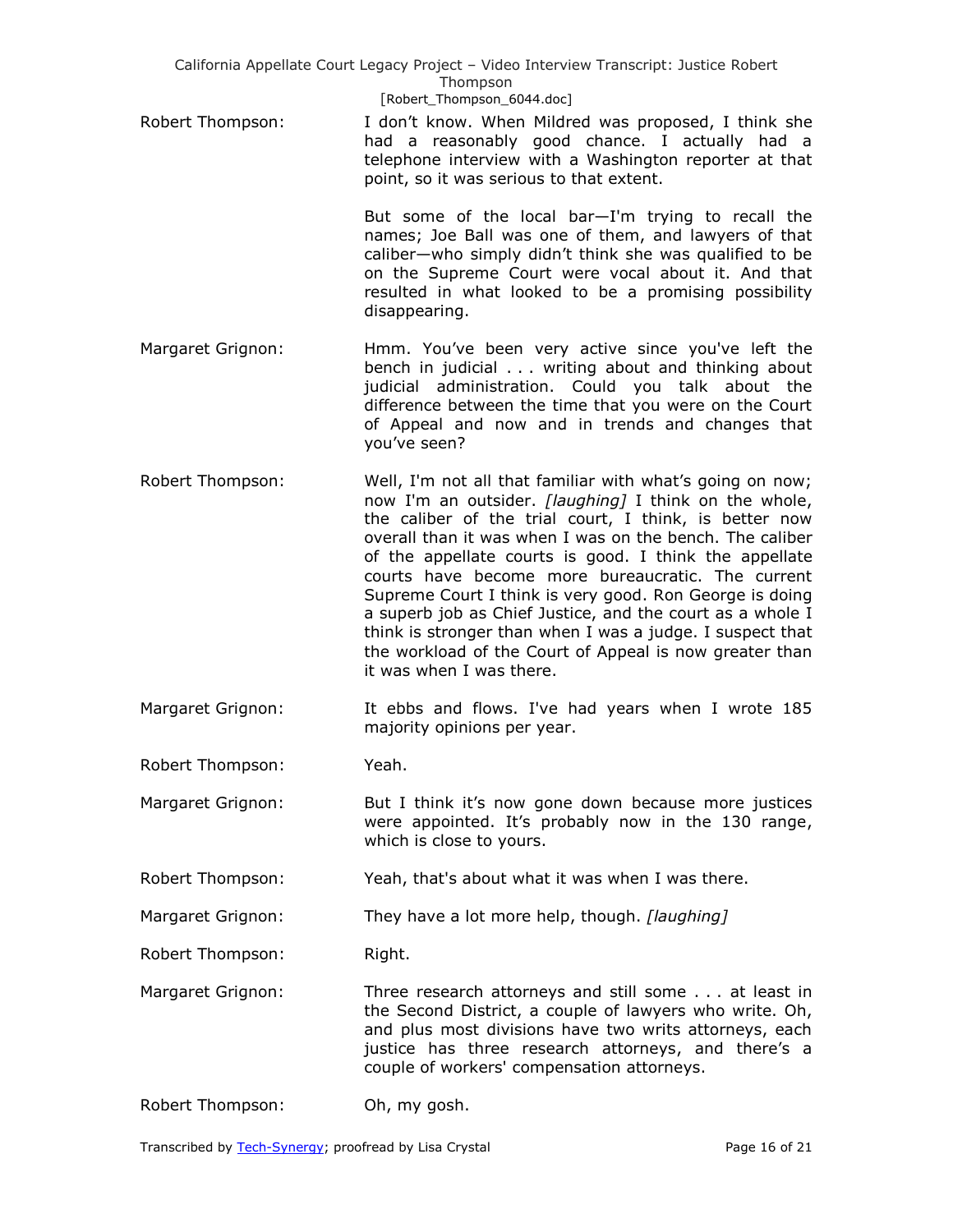|                   | California Appellate Court Legacy Project - Video Interview Transcript: Justice Robert<br>Thompson<br>[Robert_Thompson_6044.doc]                                                                                                                                                                                                                                                                                                                                                                                       |
|-------------------|------------------------------------------------------------------------------------------------------------------------------------------------------------------------------------------------------------------------------------------------------------------------------------------------------------------------------------------------------------------------------------------------------------------------------------------------------------------------------------------------------------------------|
| Margaret Grignon: | So, a lot of attorneys.                                                                                                                                                                                                                                                                                                                                                                                                                                                                                                |
| Robert Thompson:  | Well, the work is accomplished. It's another matter as<br>far as the writs attorney when I was there.                                                                                                                                                                                                                                                                                                                                                                                                                  |
| Margaret Grignon: | Oh, those were handled by the writs attorney?                                                                                                                                                                                                                                                                                                                                                                                                                                                                          |
| Robert Thompson:  | Right. I don't know if you've heard the story about the<br>writs attorney.                                                                                                                                                                                                                                                                                                                                                                                                                                             |
| Margaret Grignon: | No.                                                                                                                                                                                                                                                                                                                                                                                                                                                                                                                    |
| Robert Thompson:  | When I was there, writs attorneys were God; I mean,<br>unless some justice was particularly diligent, they really<br>handled the intake.                                                                                                                                                                                                                                                                                                                                                                               |
| (00:40:08)        | We had one, very bright, and we relied on him until one<br>day in the middle of a writs conference he began to<br>hallucinate, literally. It suddenly occurred to me, for the<br>past year we've been relying on him, and he's out of his<br>mind. [laughing]                                                                                                                                                                                                                                                          |
| Margaret Grignon: | Oh, no. [laughing] Yes, well, now everyone has two<br>writs attorneys; so that's more.                                                                                                                                                                                                                                                                                                                                                                                                                                 |
|                   | Could you talk a little bit about getting consensus and<br>the communication between the justices while you were<br>on the court? In other words, a matter's assigned to a<br>particular justice to write. Did you talk to other justices<br>before you wrote the opinion, or what did you do?                                                                                                                                                                                                                         |
| Robert Thompson:  | It was rare to talk before an opinion was written. There<br>might be a particular case that would attract attention,<br>but usually it was left to one judge to prepare the<br>opening shot.                                                                                                                                                                                                                                                                                                                           |
|                   | Incidentally, after I retired, I pro temed in San Diego<br>court, and they used the same system. One judge would<br>be assigned the case by the random assignment we<br>used. That judge would prepare what was called a draft<br>written opinion and circulate it, and if a judge didn't like<br>it, then there might be some commentary. Rarely would<br>there be commentary of all three judges; it would<br>usually be the author and one other judge who thought<br>there was something that ought to be changed. |
| Margaret Grignon: | Well, if somebody didn't agree with that, would they just<br>write a dissent, then?                                                                                                                                                                                                                                                                                                                                                                                                                                    |
| Robert Thompson:  | Then they would write a dissent or a concurring opinion.                                                                                                                                                                                                                                                                                                                                                                                                                                                               |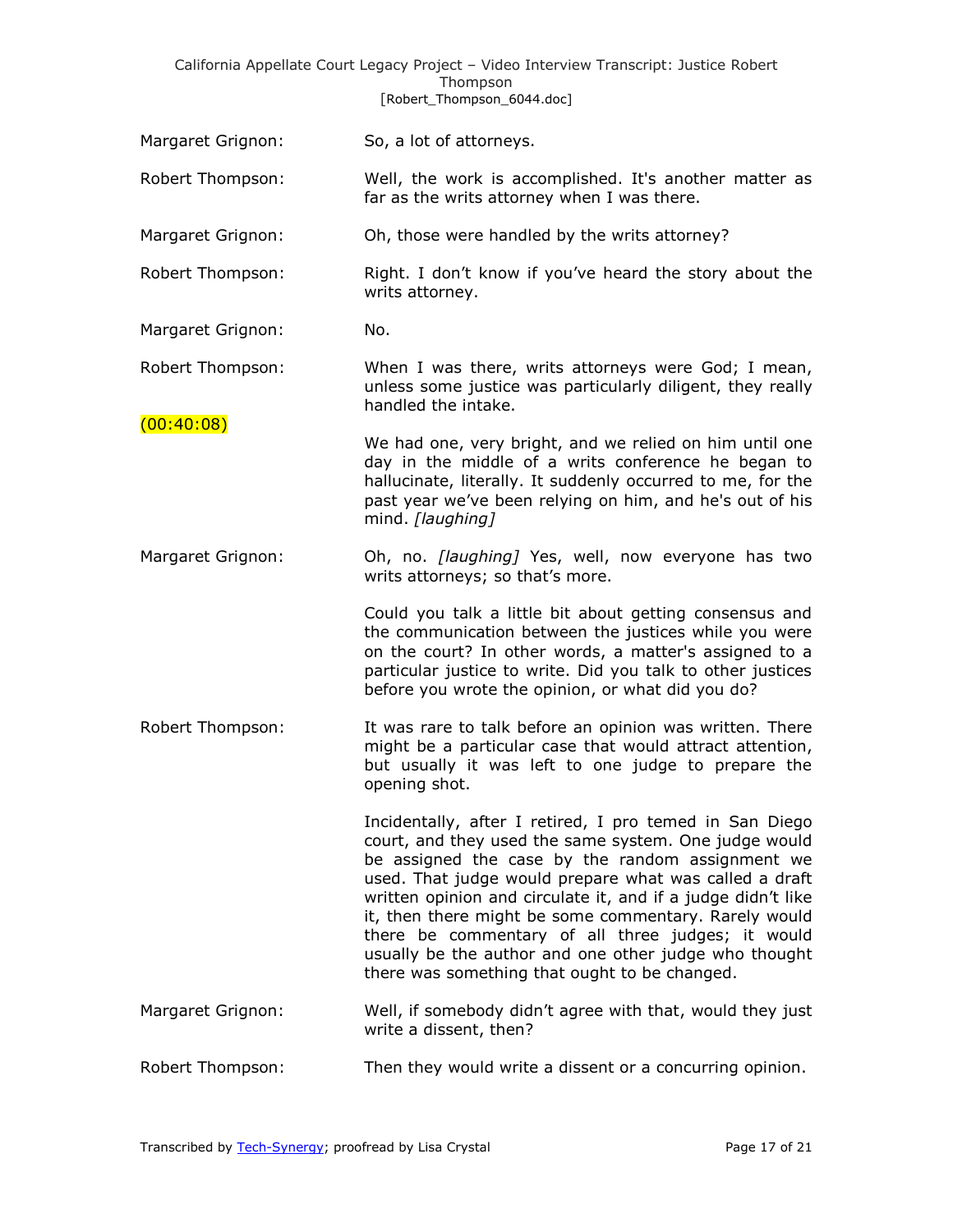| California Appellate Court Legacy Project - Video Interview Transcript: Justice Robert |                                                                                                                                                                                                                  |  |
|----------------------------------------------------------------------------------------|------------------------------------------------------------------------------------------------------------------------------------------------------------------------------------------------------------------|--|
|                                                                                        | Thompson<br>[Robert_Thompson_6044.doc]                                                                                                                                                                           |  |
| Margaret Grignon:                                                                      | And was there a conference before oral argument where<br>everyone talked about the cases?                                                                                                                        |  |
| Robert Thompson:                                                                       | No.                                                                                                                                                                                                              |  |
| Margaret Grignon:                                                                      | No.                                                                                                                                                                                                              |  |
| Robert Thompson:                                                                       | It's frightening, isn't it? [laughing]                                                                                                                                                                           |  |
| Margaret Grignon:                                                                      | [Laughing] How about after oral argument? Was there a<br>conference after oral argument?                                                                                                                         |  |
| Robert Thompson:                                                                       | No. [laughing]                                                                                                                                                                                                   |  |
| Margaret Grignon:                                                                      | Okay. So basically the author wrote the opinion, and<br>unless somebody disagreed with it, there was really no<br>conversation.                                                                                  |  |
| Robert Thompson:                                                                       | Right.                                                                                                                                                                                                           |  |
| Margaret Grignon:                                                                      | And tell me about oral argument. How important was<br>that?                                                                                                                                                      |  |
| Robert Thompson:                                                                       | I don't know how important it was, but I sure enjoyed it.<br>I think that varied with the particular judge. I've had my<br>line changed in oral arguments several times. I don't<br>know about the other judges. |  |
| Margaret Grignon:                                                                      | When the cases were circulated, the draft opinions, were<br>they circulated with the whole case, with the briefs? How<br>did the other justices get the cases?                                                   |  |
| Robert Thompson:                                                                       | I don't recall any particular system of going from Judge<br>1, who was the author, to the next judge. I think we did<br>it on seniority, but I'm not sure.                                                       |  |
| Margaret Grignon:                                                                      | And did you give them the doghouse with it, or was it<br>just the briefs? What did the second and the third justice<br>do?                                                                                       |  |
| Robert Thompson:                                                                       | Oh, the package would go with the draft.                                                                                                                                                                         |  |
| Margaret Grignon:                                                                      | Okay. So they had the whole case?                                                                                                                                                                                |  |
| Robert Thompson:                                                                       | Right.                                                                                                                                                                                                           |  |
| Margaret Grignon:                                                                      | And when you got a draft opinion from one of your<br>colleagues, did you-besides reading the briefs, did you<br>read the record?                                                                                 |  |
| Robert Thompson:                                                                       | No.                                                                                                                                                                                                              |  |
| Margaret Grignon:                                                                      | Only if there was a question, you might go to the record.                                                                                                                                                        |  |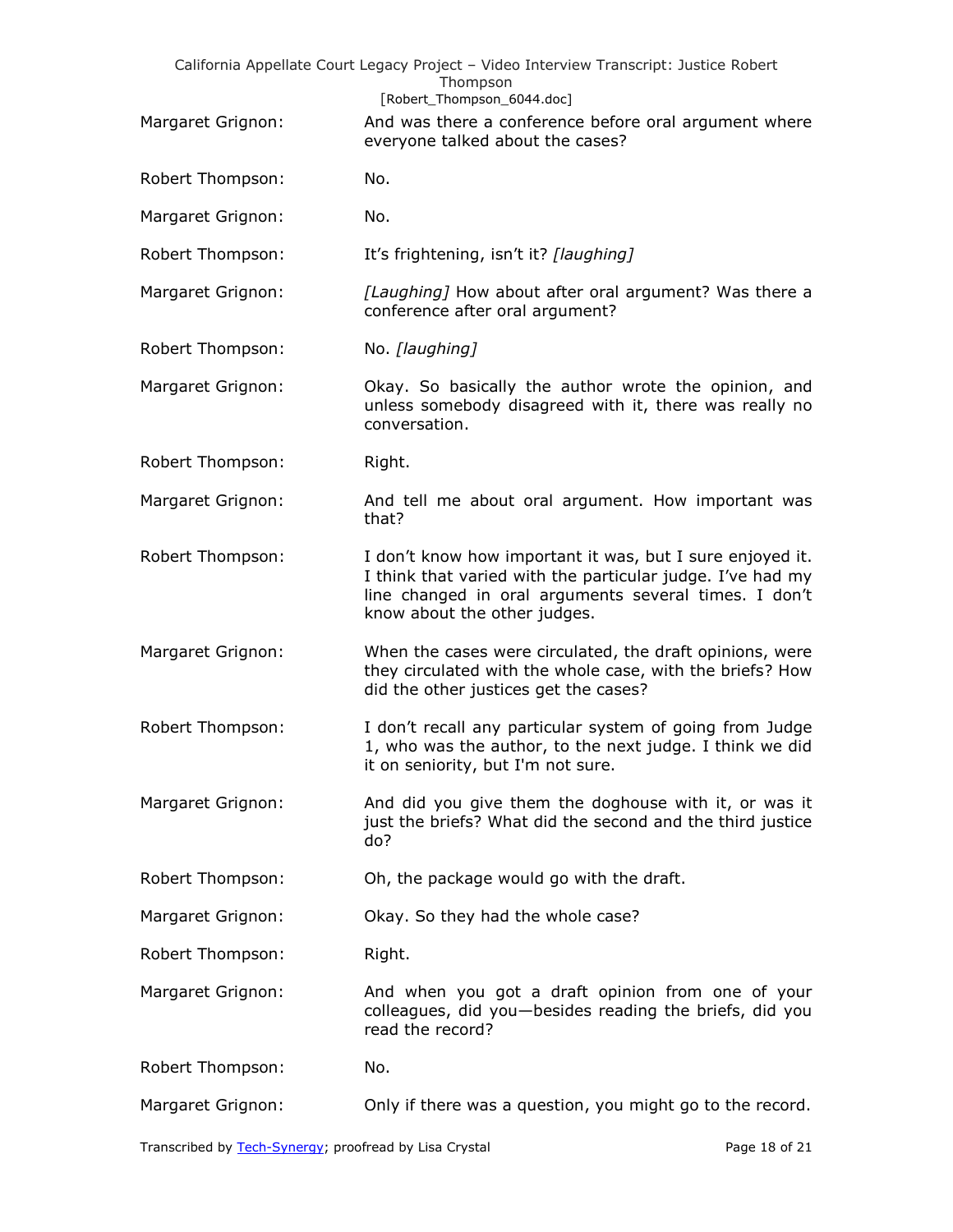|                                 | California Appellate Court Legacy Project - Video Interview Transcript: Justice Robert<br>Thompson<br>[Robert_Thompson_6044.doc]                                                                                                                                                                                                                                                                                                                                                                                                                |
|---------------------------------|-------------------------------------------------------------------------------------------------------------------------------------------------------------------------------------------------------------------------------------------------------------------------------------------------------------------------------------------------------------------------------------------------------------------------------------------------------------------------------------------------------------------------------------------------|
| Robert Thompson:                | If there was a question I'd go to the record, but I relied<br>on the brief.                                                                                                                                                                                                                                                                                                                                                                                                                                                                     |
| Margaret Grignon:               | Yes.                                                                                                                                                                                                                                                                                                                                                                                                                                                                                                                                            |
| Robert Thompson:                | Well, that was one of the reasons that I was so hep on<br>tentative opinions. My approach relied very, very heavily<br>on the briefs of counsel. And I figured they knew much<br>more about the case, having lived with it, than I could<br>get by reading the record; so that when I saw somebody<br>else's draft opinion, I simply checked it against the<br>briefs as opposed to going to the record. If the briefs<br>raised some particular question about it, it might require<br>going to the record and I'd go; but that was very rare. |
| Margaret Grignon:<br>(00:45:00) | And on your own cases where you were the author, did<br>you read the whole record or just the part that was cited<br>to by the parties?                                                                                                                                                                                                                                                                                                                                                                                                         |
| Robert Thompson:                | Depended on the case. I think it was more likely by<br>what was cited by the parties, to check the record<br>against the briefs to make sure that the briefs weren't<br>misleading. There might be a case to go to the record;<br>but generally and practically, it takes a long time to read<br>a record.                                                                                                                                                                                                                                      |
| Margaret Grignon:               | Yes, it does.                                                                                                                                                                                                                                                                                                                                                                                                                                                                                                                                   |
|                                 | Justice Thompson, you left the Court of Appeal in 1979,<br>and you hadn't been on the bench for 20 years. Why did<br>you leave in 1979?                                                                                                                                                                                                                                                                                                                                                                                                         |
| Robert Thompson:                | I just wanted a change. [laughing] I had the chance to<br>become a tenured law professor at USC, to be of counsel<br>to Seth's firm. That seemed a lot more attractive than<br>simply keep doing what I had been doing. I think I was<br>getting bored.                                                                                                                                                                                                                                                                                         |
| Margaret Grignon:               | I can understand that. [laughing] And you went to USC.<br>And what did you teach at USC Law School?                                                                                                                                                                                                                                                                                                                                                                                                                                             |
| Robert Thompson:                | Oh, I taught Remedies-actually, I did a casebook on<br>remedies-Evidence, Procedure. And those I think were<br>the three main areas.                                                                                                                                                                                                                                                                                                                                                                                                            |
| Margaret Grignon:               | And how many years did you teach?                                                                                                                                                                                                                                                                                                                                                                                                                                                                                                               |
| Robert Thompson:                | I can't remember.                                                                                                                                                                                                                                                                                                                                                                                                                                                                                                                               |
| Margaret Grignon:               | And what kind of work were you doing with the<br>Hufstedler firm?                                                                                                                                                                                                                                                                                                                                                                                                                                                                               |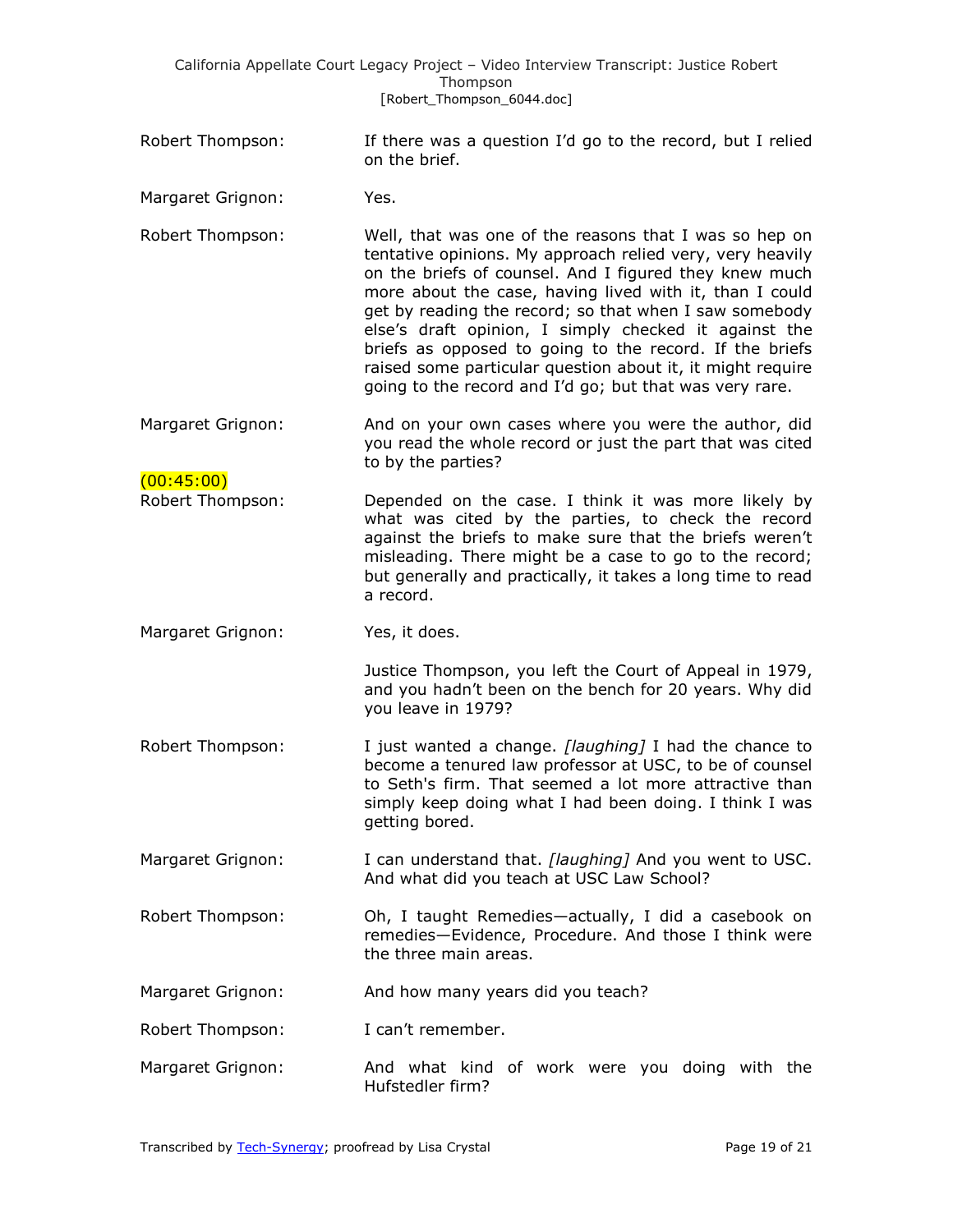|                   | California Appellate Court Legacy Project - Video Interview Transcript: Justice Robert<br>Thompson<br>[Robert_Thompson_6044.doc]                                                                                                                                                                                                                 |
|-------------------|--------------------------------------------------------------------------------------------------------------------------------------------------------------------------------------------------------------------------------------------------------------------------------------------------------------------------------------------------|
| Robert Thompson:  | Appellate work, mostly.                                                                                                                                                                                                                                                                                                                          |
| Margaret Grignon: | Were you writing briefs and appearing in front of the<br>justices?                                                                                                                                                                                                                                                                               |
| Robert Thompson:  | Yeah.                                                                                                                                                                                                                                                                                                                                            |
| Margaret Grignon: | And how was that?                                                                                                                                                                                                                                                                                                                                |
| Robert Thompson:  | Oh, it was odd. I never did show up in Division One. But<br>it had an odd feeling in the other districts, like I'm in the<br>wrong place. [laughing]                                                                                                                                                                                             |
| Margaret Grignon: | On the wrong side of the bench. [laughing]                                                                                                                                                                                                                                                                                                       |
| Robert Thompson:  | Right.                                                                                                                                                                                                                                                                                                                                           |
| Margaret Grignon: | Tell me about your life now.                                                                                                                                                                                                                                                                                                                     |
| Robert Thompson:  | Life?                                                                                                                                                                                                                                                                                                                                            |
| Margaret Grignon: | Now.                                                                                                                                                                                                                                                                                                                                             |
| Robert Thompson:  | Now?                                                                                                                                                                                                                                                                                                                                             |
| Margaret Grignon: | What are you doing now?                                                                                                                                                                                                                                                                                                                          |
| Robert Thompson:  | Getting older. [laughing] Getting bored, I think. I mean,<br>I'm simply not that active. I spend a lot of time reading<br>paperbacks, taking care of that cat that you see behind<br>you, and simply growing old. [laughing]                                                                                                                     |
| Margaret Grignon: | You have two children?                                                                                                                                                                                                                                                                                                                           |
| Robert Thompson:  | Right.                                                                                                                                                                                                                                                                                                                                           |
| Margaret Grignon: | Any grandchildren?                                                                                                                                                                                                                                                                                                                               |
| Robert Thompson:  | No grandchildren, sadly.                                                                                                                                                                                                                                                                                                                         |
| Margaret Grignon: | And do your two children live near you?                                                                                                                                                                                                                                                                                                          |
| Robert Thompson:  | No. My son, Bill, is a professor at the University of Utah<br>in Salt Lake. My daughter, Elizabeth, is a lawyer; she's<br>passed the bar, but she's not practicing. She's Public<br>Affairs and Information Director of Planned Parenthood<br>in Northern California. She lives in Eureka, which by<br>time is much further away than Salt Lake. |
| Margaret Grignon: | Yes, it is. Actually, my<br>school,<br>went to<br>son<br>undergraduate, at Humboldt.                                                                                                                                                                                                                                                             |
| Robert Thompson:  | Right.                                                                                                                                                                                                                                                                                                                                           |